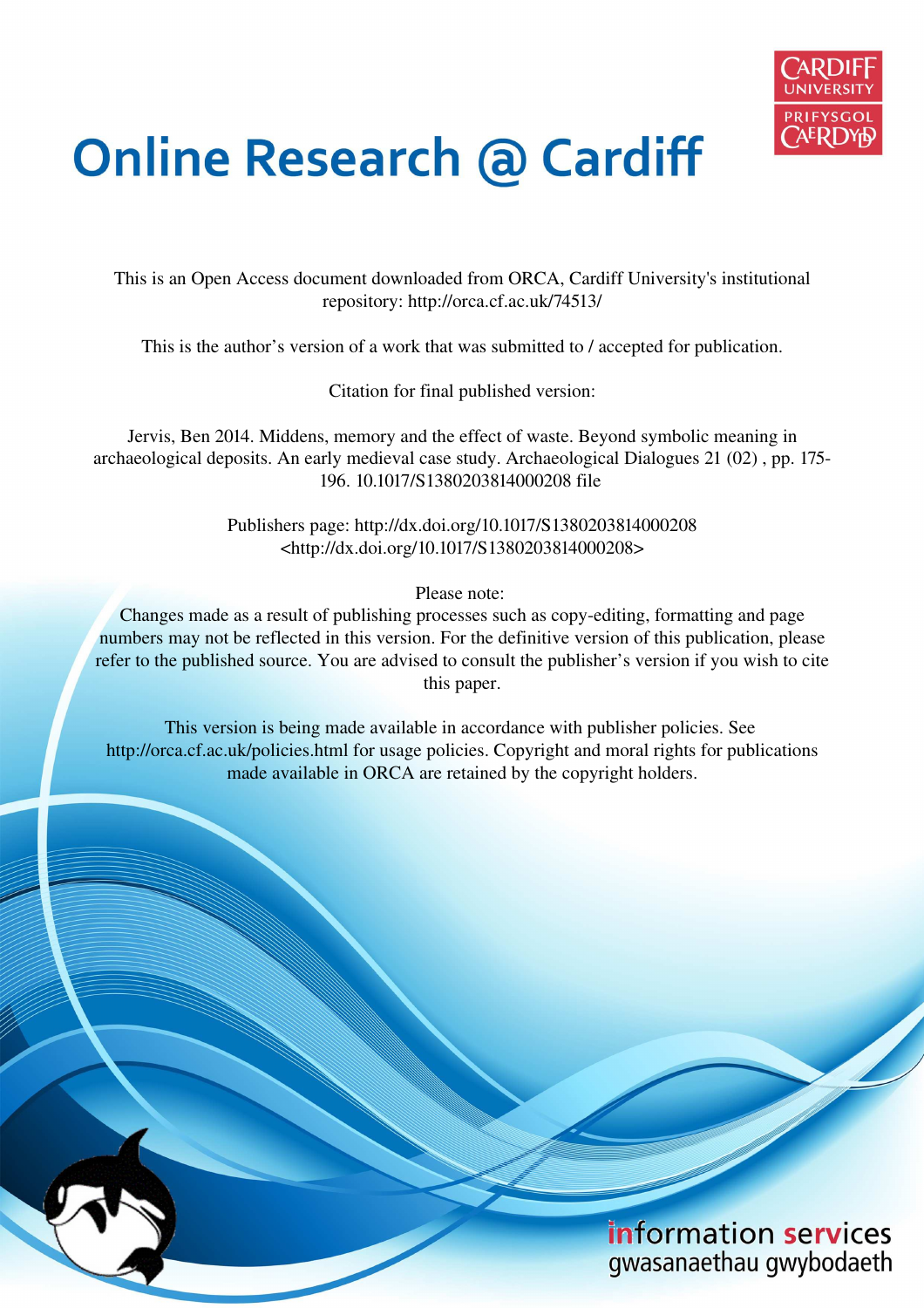Unpublished Draft: Please Cite Published Version: Jervis, B. 2014, Middens, memory and the effect of waste: Beyond symbolic meaning in archaeological deposits: An early medieval case study', Archaeological Dialogues 21(2), 175-96.

## **Ben Jervis**

**Middens, Memory and the Effect of Waste: Beyond symbolic meaning in archaeological**  deposits. An early medieval case study<sup>1</sup>.

### **Abstract**

Building upon the debate published in volume 19 of Archaeological Dialogues, this contribution explores how rather than seeing deposits as meaningful, we can move to explore the processes through which things and spaces become waste and the broader social effects of these processes in relation to elements of identity and sense of place. An extended case study of depositional practice in the early medieval settlement of Hamwic (Southampton, UK) is presented, to demonstrate how depositional practice caused waste, people and spaces to develop particular meaning in the emergence of an urban settlement and served as a medium for the negotiation of continuity and change in the lives of the settlement and its inhabitants.

#### **Key Words**

Structured deposition, Biography, Anglo-Saxon, Special deposits, Rubbish, Technologies of Remembrance

## **Introduction**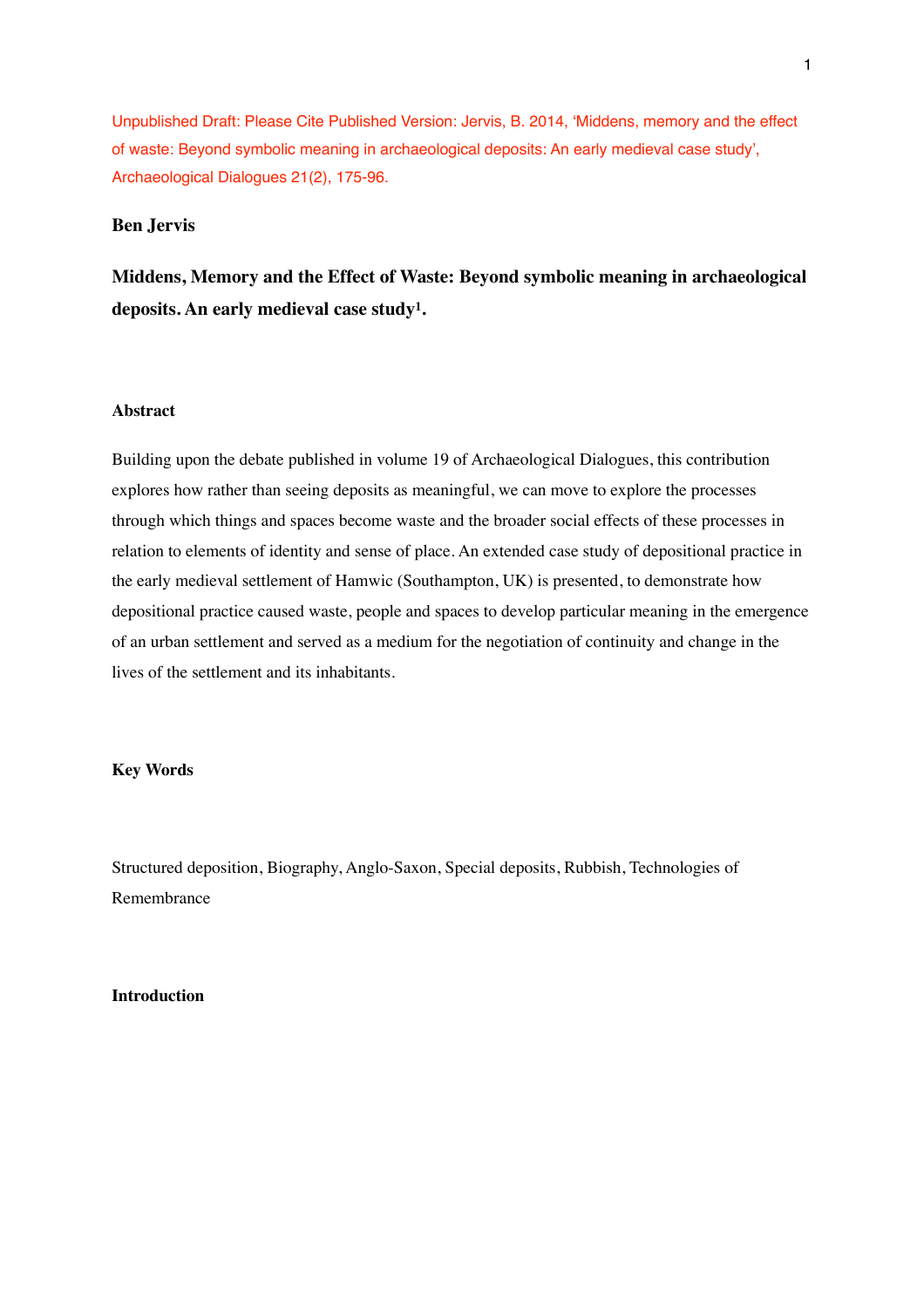A series of contributions in volume 19(2) of Archaeological Dialogues debated the utility and nature of the concept of structured deposition. Critiquing the concept within British prehistory Garrow (2012a) argued against the assumption that all structure in deposition relates to symbolic meanings, either of objects or places, and in particular argued for a contrast to be drawn between 'odd deposits', which might be considered the result of explicit 'ritual' action and 'material culture patterning', which may be the result of regulated deposition, but is more likely to have been structured by the rhythms of everyday life. In response to this paper, Thomas (2012), one of the original proponents of the concept expressed concerns that such a view could return to a processual interpretation of waste, in which past lifeways can be simply 'read off' of the material, but also finds parallels between Garrow's approach and the concept of habitus, in which deposition is the result of social practice within which the logic of action is situated. Indeed in his response, Garrow (2012b) makes the subtle point that meaning is situated in practice, rather than particular deposits being meaningful in themselves. Perhaps a more significant concern raised by Thomas  $(2012, 124)$  and Hansen  $(2012, 129)$  however is that what was originally a heuristic device has become an interpretation in itself. Garrowís approach tempers this concern to some extent by seeking to understand what structures deposition, principally by associating the two ends of a spectrum of structure, 'odd deposits' and 'material culture patterning' as the result of activity ranging from 'ritual' to 'mundane'. Berggren's (2012) response highlights however that these categories of action can overlap and Brück's (1999) work in particular demonstrates that activity which the modern analyst may identify as in some way unusual or special is likely to have been rational within the mindset of a past community, a realisation which has also been drawn from recent work examining devotional activity in later medieval and early post-medieval towns (Herva 2009; Hall 2011).

The concept of structured deposition has recently been the subject of debate within early medieval archaeology in Britain. Hamerow (2006) argued for the presence of 'special deposits' within early Anglo-Saxon settlements, principally related to the foundation or termination of structures. This work was critiqued by Morris and Jervis (2011) who argue, like Garrow, that such deposits need not be seen as specifically meaningful or the result of 'ritual' action. Indeed the term 'ritual' is equally unhelpful as 'structured' in interpretive terms, it can be considered a meta-level of interpretation. Ritual is not a uniform class of action, just as structured deposits are not a uniform class of deposits – ritual can be secular or religious, class or sex based, for example. Therefore the use of ritual, like the use of structured deposition, as an explanation, whilst not wrong, is uninformative (Morris and Jervis 2011, 70). In particular, Morris and Jervis question whether against a background of marked variability in depositional practice, it is possible to identify any deposits as intrinsically 'special' and adopt a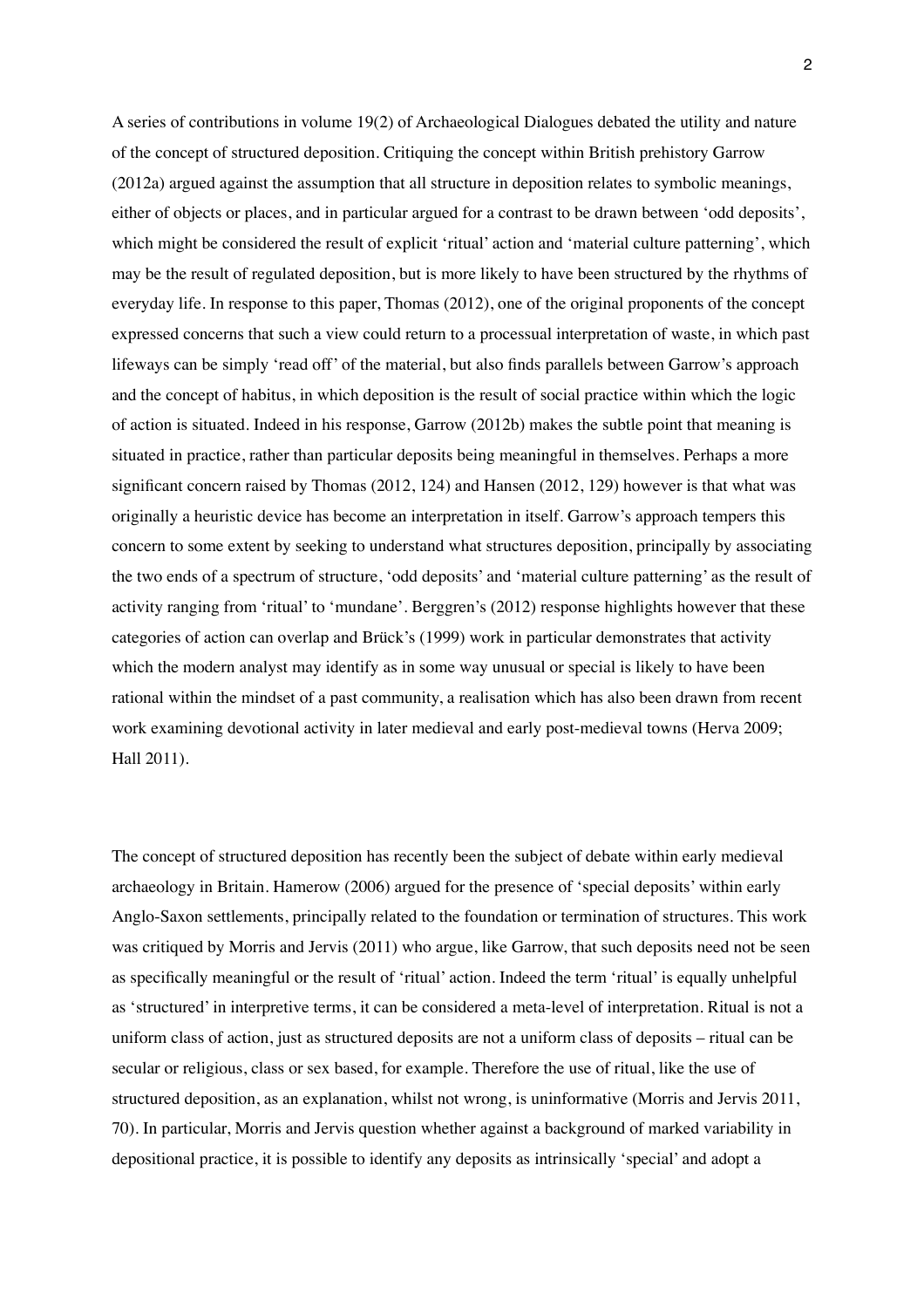biographical approach to the formation of these deposits to explore the practices behind them and the ways in which they developed meaning. The utility of biography as a concept is raised by Chapman  $(2012)$  and Fontijn  $(2012)$  in their responses to Garrow's  $(2012a)$  paper, as well as by Garrow  $(2012b)$ in his reply. In this contribution I take this further by arguing that waste deposits are the product of the entanglement of human, material and deposit biographies, through which not only waste, but also people and places, become meaningful as well as maintain and shed this meaning. This is achieved through the discussion of a case study of deposition in the Anglo-Saxon settlement of Hamwic (Southampton, UK), which considers the agency behind and effect of depositional practices beyond the anthropocentric perspective promoted by a focus on the symbolic meaning and ritual/mundane character of particular practices.

## **Hamwic**

The port of Hamwic was founded in the 6<sup>th</sup> century and was a forerunner to the modern city of Southampton (Fig. 1). It functioned as one of a network of trading centres, or wics, situated around the coast of northern Europe (see Hill and Cowie 2001 for an overview), declining in the 9<sup>th</sup> century (Hall 2000). The settlement has been subject to extensive excavations (Holdsworth 1980; Morton 1992; Andrews 1997; Birkbeck and Smith 2005; Stoodley 2012) which have revealed a formal street layout, evidence for the management of domestic spaces, intensive craft production and international trade. That the site was closely related to surrounding rural settlements is demonstrated by analysis of faunal remains, which show that animals were not bred in Hamwic, but brought 'on the hoof', through a tributary economic system (Bourdillon 1980, 185). The settlement appears to have developed from a royal centre (Morton 1992, 26), but it is likely that as it expanded its population was drawn from the surrounding countryside, although itinerant merchants and travellers also made up a significant component of this cosmopolitan, proto-urban community. The focus of the analysis of depositional activity presented here is the ceramic assemblage, some 45,000 sherds from 35 sites which have been the subject of several studies (Hodges 1981; Timby 1988; Jervis 2011). Three ceramic phases have been identified. In the earliest phase the main types in use are Organic-tempered wares, similar to those used at surrounding rural settlements (Jervis 2012). As the settlement became established a new type of pottery, Sandy Wares, were produced and used. These are distinctive as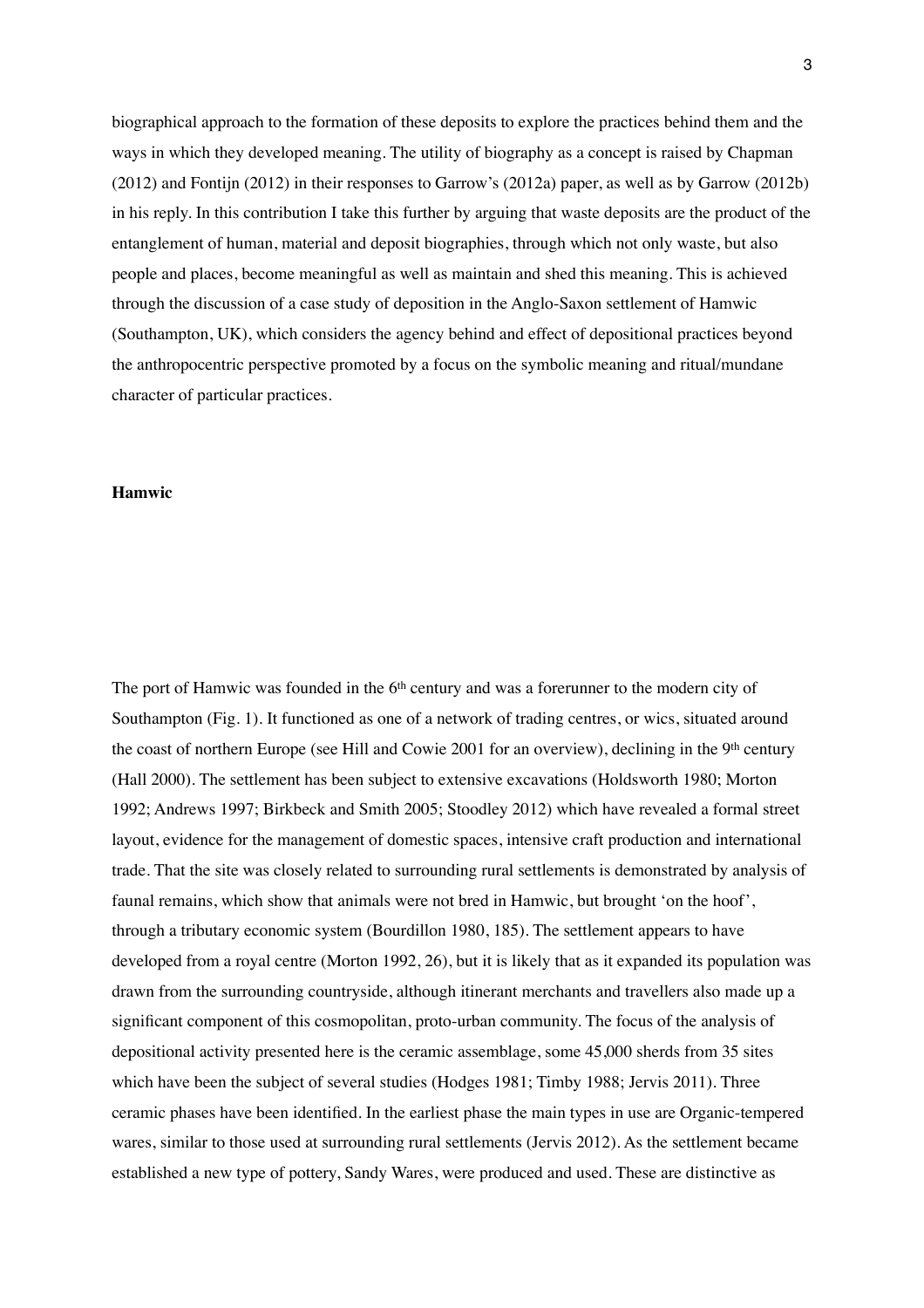similar types are not widely known from nearby rural sites. Finally, the latest phase of settlement activity is characterised by the presence of gritty wares, similar to those used at surrounding rural sites, and in the later Saxon settlement of Southampton founded on higher ground to the west. Throughout the ceramic sequence a range of imported wares, mostly from northern France and Flanders, are present. Due to the absence of vertical stratigraphic sequences close dating beyond this relative chronology remains problematic. Against this sequence however, it is possible to identify general trends in depositional practice within the settlement.

Through the analysis of levels of fragmentation (Orton, Tyers and Vince 1993, 167-71) and the identification of cross-fitting sherds between layers and features, it has been possible to build a detailed picture of depositional practice in Hamwic. Although the majority of pottery was recovered from cut features such as pits, discrete secondary deposits (as defined by Schiffer 1987), where material was deposited directly into a feature are comparatively rare, with the majority of deposits being tertiary (as defined by Schiffer 1987) in nature, meaning that they are the result of re-deposition from other features, most likely middens. Later use of this area of Southampton for agriculture, clay extraction and Victorian development have removed any trace of these positive features from the archaeological record, although a single midden base was identified in excavations at Melbourne Street (SOU  $5<sup>2</sup>$ ) (Cottrell 1980, 30). The evidence for middening largely comes from the presence of cross-Ætting sherds between pits, in some cases up to 25m apart (Timby 1988, 119), indicating redeposition from surface deposits. The high level of fragmentation also indicates that sherds were exposed on the surface for some time; in some features the average sherd weight is as low as 5g. Differences in the average sherd weight of different types of pottery, for example the identification of pits with highly fragmented phase 2 material (Sandy Wares) and less fragmented phase 3 material (gritty wares) at Chapel Road (SOU 11), may suggest that pits were filled with a mixture of secondary and tertiary material in some instances. Further evidence of re-deposition from tertiary deposits comes in the form of a pit at Six Dials (SOU 26; Pit 353) which exhibits reverse stratigraphy, with the latest material at the base, suggesting that it was filled from a surface deposit. Further examples of depositional practice are discussed in depth below. In general however, homogeneity of deposits, coupled with a high level of fragmentation and the presence of cross fitting sherds between pits, is suggestive of re-deposition from surface middens. This is supported by faunal remains, many of which exhibit gnawing and are extremely fragmented (Bourdillon unpub.), suggesting that these too spent time on the surface prior to deposition. Similar middening activity has been identified in mid-Saxon London (Lundenwic) (Malcolm et al 2003, 102) and also appears common at nearby rural sites such as Cowdery's Down (Millet and James 1983), where little material was recovered from cut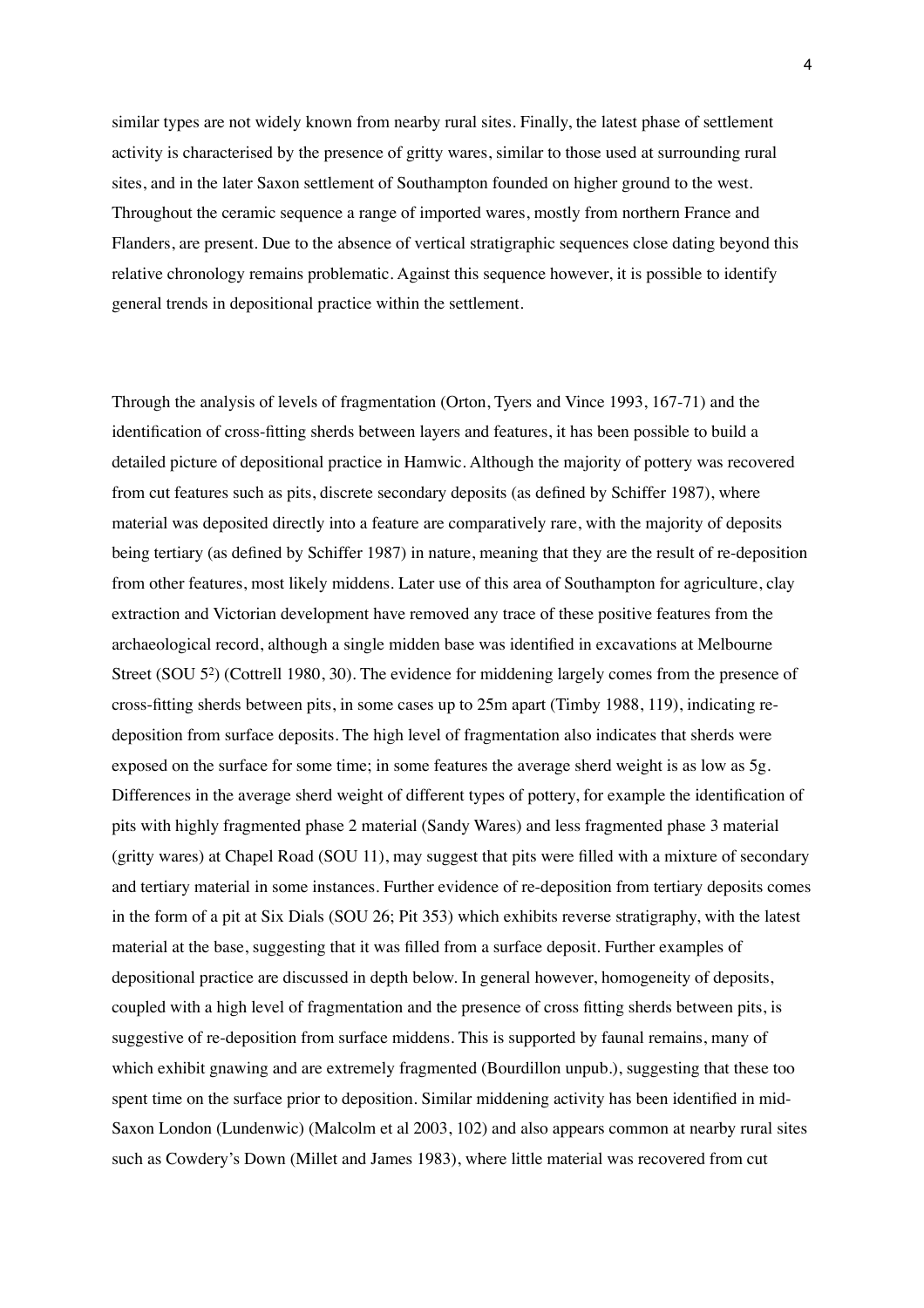features, and settlements at Micheldever (Johnstone 1998, 88-9) and Riverdene (Hall-Torrence and Weaver 2003, 84), where the bulk of material recovered from the cut features appears to be redeposited.

The generalisation that the majority of deposits are tertiary in nature masks the complexity of depositional activity in Hamwic however. Pits were dug for a variety of functions, as is demonstrated by variation in size and shape (Morton 1992, 42-3). Few, if any, were primarily receptacles for waste, rather they were dug as quarries, latrines, storage pits and to mark boundaries. With the exception of quarry pits, which were redundant once excavated, all had to be kept clear of waste to fulfil their function. Analysis of the filling of these features indicates a great deal of variability. Cess pits at Melbourne Street (SOU6), for example, appear to have been filled episodically, with layers having discrete ceramic assemblages and clear stratigraphic banding being visible. For example in pit 3 (Fig. 2), the primary deposit contained a mixture of soil and cess with little pottery (2 large sherds, probably contemporary with the deposit). This was sealed with a layer of brickearth soil, which may have contained some re-deposited pottery (3 small sherds). The feature was closed with a charcoal rich layer, followed by a dump of material which included pottery. Of this pottery earlier material was fragmented (average sherd weight 9g), whilst later material was more intact (average sherd weight 17g), suggesting that this feature may have been sealed by a mixture of re-deposited (supported by the presence of a sherd which cross-Æts with another pit on the site) and secondary material. A range of other finds were also present in this final fill. The filling of this pit may relate to its history of use, with the cess layer being sealed for hygiene reasons (the charcoal perhaps being used to purify the deposit), with further banding perhaps indicating continued use or compensation for the slumping of earlier dumped material.

Pit alignments, dug as boundaries, functioned differently to cess pits and have distinctive depositional histories. Typically the lower fills contain few finds, with these perhaps forming slowly through processes of silting. Typically the ceramic assemblages from these features consist of low quantities of, often fragmented, pottery. The presence of cross Æts between pits, suggests that this material accumulated as the remnants of surface deposits were swept into them. This can be seen, for example at Melbourne Street (SOU4), where contrasts can be drawn in the level of fragmentation between boundary pit alignments and pits dug for other functions, which were filled with dumped tertiary waste (Fig. 3). The upper fills of the boundary pits contain dumped secondary and tertiary material as these boundaries were closed as part of a process of spatial re-organisation in the final ceramic phase.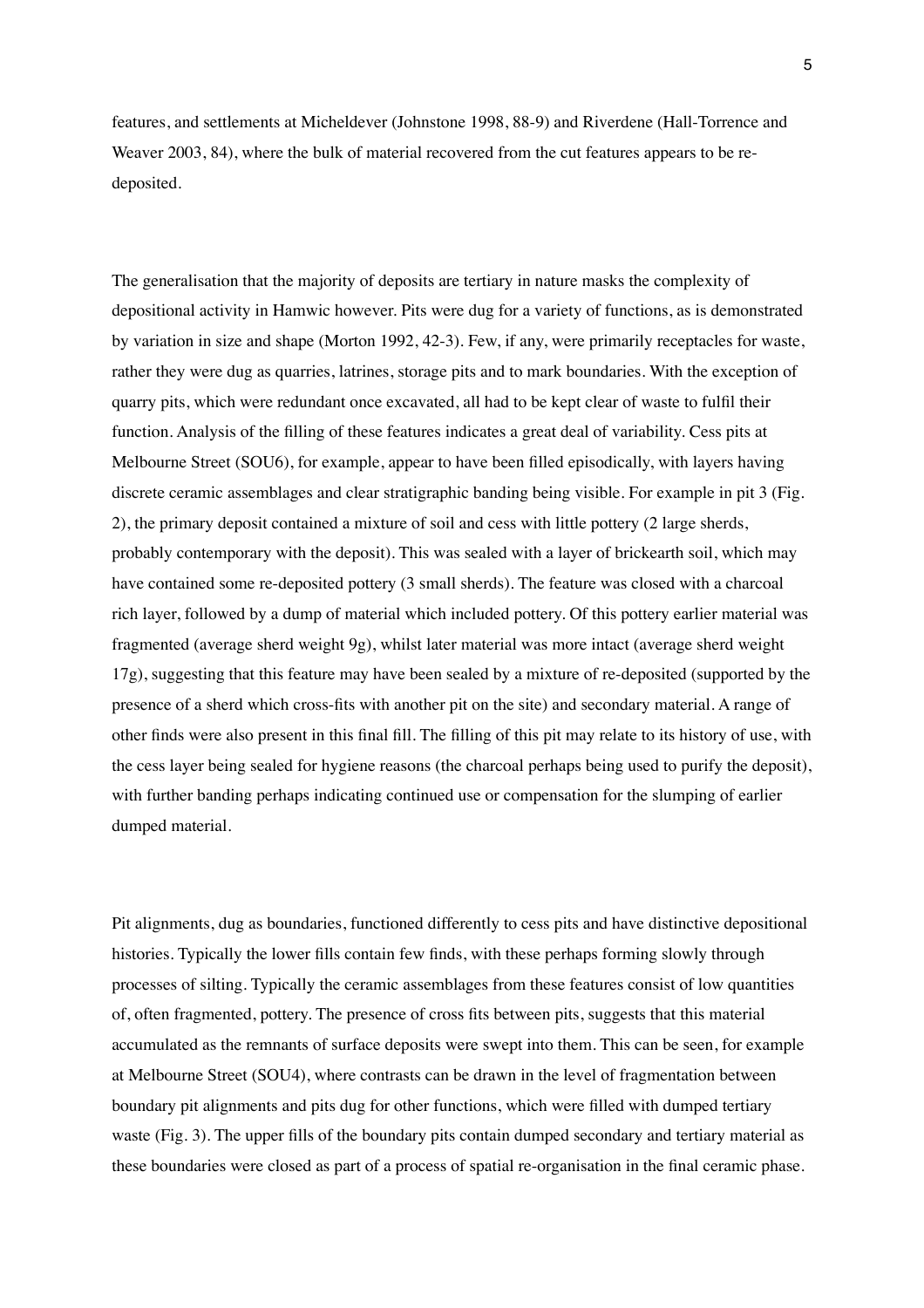Despite the pre-dominance of tertiary deposits, a small number of secondary dumps have also been identified. The earliest occurrence is the filling of a grubenhäus (sunken featured building) at the periphery of the settlement. Such structures are common features of rural early- and mid- Saxon sites (5th-8th century), although their function remains a matter of debate (see Tipper 2004). Only two of these structures have been excavated in Hamwic, both at the periphery of the settlement and dating, based on ceramic evidence, to its earliest phase, suggesting that, at least in this phase, the fringe of the settlement had a semi-rural character, a notion supported by the recent excavations in the southern part of the settlement (Stoodley 2012). The deposit dumped into this feature includes joining sherds from 3 ceramic vessels, which display evidence of having been used in food preparation, as well as some more fragmented, probably tertiary, waste, likely derived from a midden (Fig. 4). Studies of grubenhäuser from elsewhere in England indicate that it is quite common for the fills of these structures to contain a mixture of tertiary and secondary waste (Tipper 2004, 159). A further unusual feature is a deep pit dug close to St Maryís Church (Fig. 5), the ecclesiastical centre of Hamwic (SOU 33, pit 8; see Morton 1992 Microfiche 1:G3). It contained a high quantity of pottery, principally in the form of secondary deposits, on the basis of the larger sherd size and the presence of cross-fitting sherds. It also contains a large quantity of animal bone. The lowest layer is characterised by the presence of cessy deposits. The feature appears to have been rapidly Ælled with pottery and animal bone, mixed with a small quantity of re-deposited material. It would appear that this pit contains the waste from a feast of some kind, perhaps a religious event given the pits proximity to a church. In both of these cases secondary deposition can be related to specific and rare events, the closure of a structure and the deposition of waste from a major event, which occurred outside of the ordinary rhythm of daily life in Hamwic.

The secondary deposits can perhaps be categorised as 'odd', in that they contrast the tertiary deposition which was undertaken across the settlement. The closure of the grubenhäus can be interpreted within its wider context as a fairly common occurrence, in which deposition marks a transition in the life of the settlement and its inhabitants, something which may also be true of the closure of the boundary pits identified at Melbourne Street. The link between secondary deposition and transition perhaps made the process of closure meaningful. Whilst arguably a deposit formed through a ritualised form of action, interpretation of such a feature as 'structured', 'special' or 'ritual' forces us to ignore the more mundane and functional need to close a disused feature, divorcing this action from everyday life (see also Garrow 2012, 97-8), but also failing to explore what the effect and broader role of this, potentially ritualised, action was. The deposit at SOU 33 is also 'odd', in that it is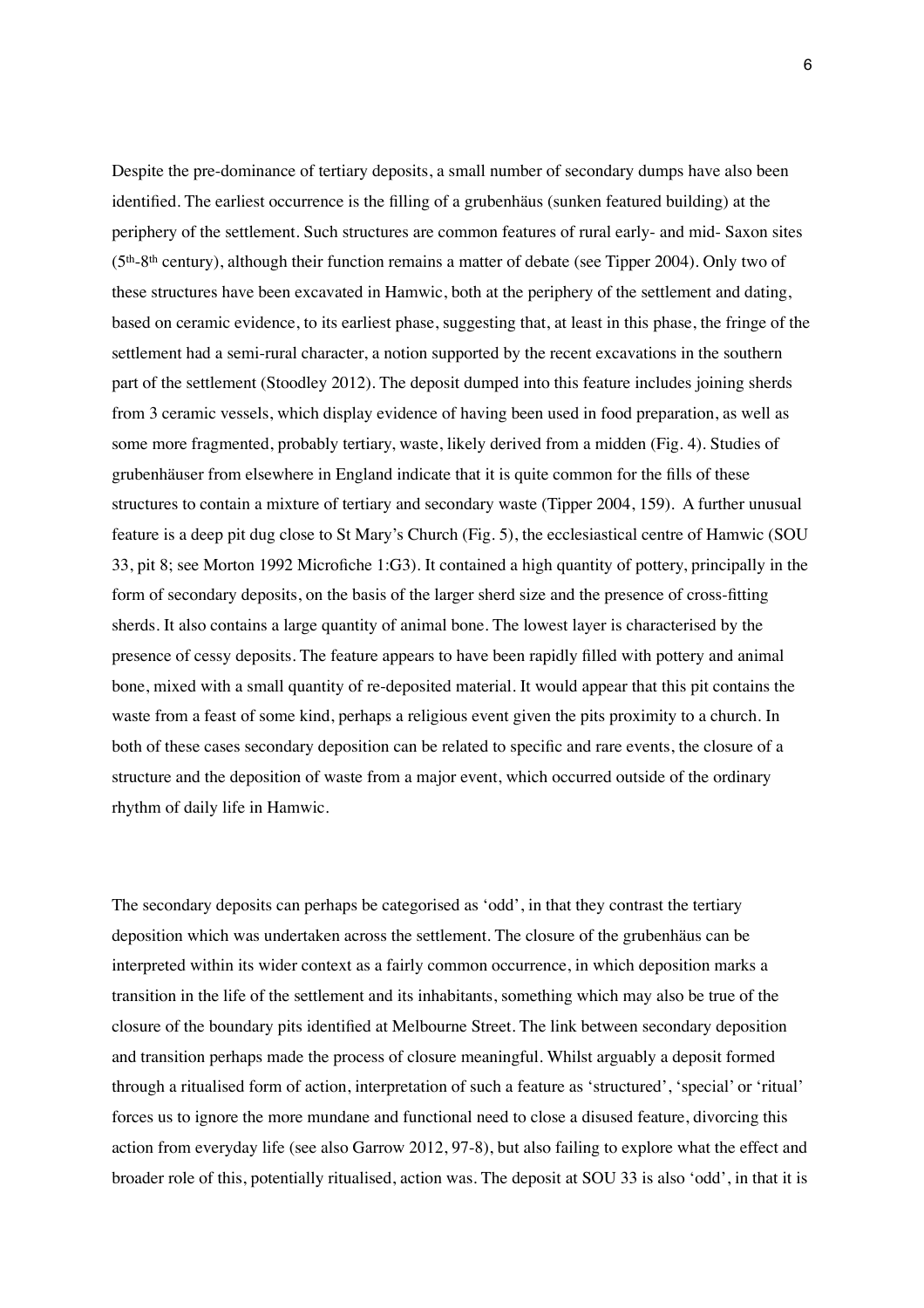quite different from anything else identified in the settlement. However, this characterisation must be tempered against the high level of variability identified within the settlement. Within Hamwic it has been possible to identify deposits at both ends of Garrow's (2012a) spectrum, odd deposits and material culture patterning, related to the function of specific features. That is not to say however, that the processes behind the patterning of material culture were not meaningful, however to see deposits as simply the result of habitual activity, appears unsatisfactory. Rather, we can explore how meaning emerged through the process of deposition, in particularly considering how waste and features came to afford deposition in particular ways, as the biographies of objects, people and features or spaces became entwined.

#### **Biography, Affordances and Technologies of Remembrance**

The majority of the material excavated from settlements of any date is waste. 'Special' deposits typically appear to contain material which had been deliberately selected for deposition; however even in their deposition these most likely underwent some form of transformation in meaning (see for example Morris 2011 on animal burials). Whilst waste can be satisfactorily defined as valueless and unwanted material, anthropological and sociological studies have demonstrated variability in how this categorisation is arrived at. Reno's  $(2009)$  study of the sociology of a contemporary landfill site demonstrates that people within the same society need not share the same conceptualisation of waste, with items being scavenged and re-used, a process through which objects are transformed from valueless to valuable, and through which complex identities are negotiated as people understand this activity either as creative or as an indication of poverty and deprivation. Furthermore, whilst one person may be satisfied that waste has been disposed of through dumping, it does not cease to have the potential to impact upon people. Edensor (2005) argues that whilst waste can lie latent in the background, it has the potential to re-enter social discourse as a potentially disruptive presence, for example as contamination on abandoned plot which is intended to be brought back into use. As valueless to the disposer, waste is a disruptive presence and the act of disposal can be seen as having a role in neutralising the disruptive power of waste. Past depositional action also guides practice and brings order through structure; in essence all but casual deposition is structured in some way, although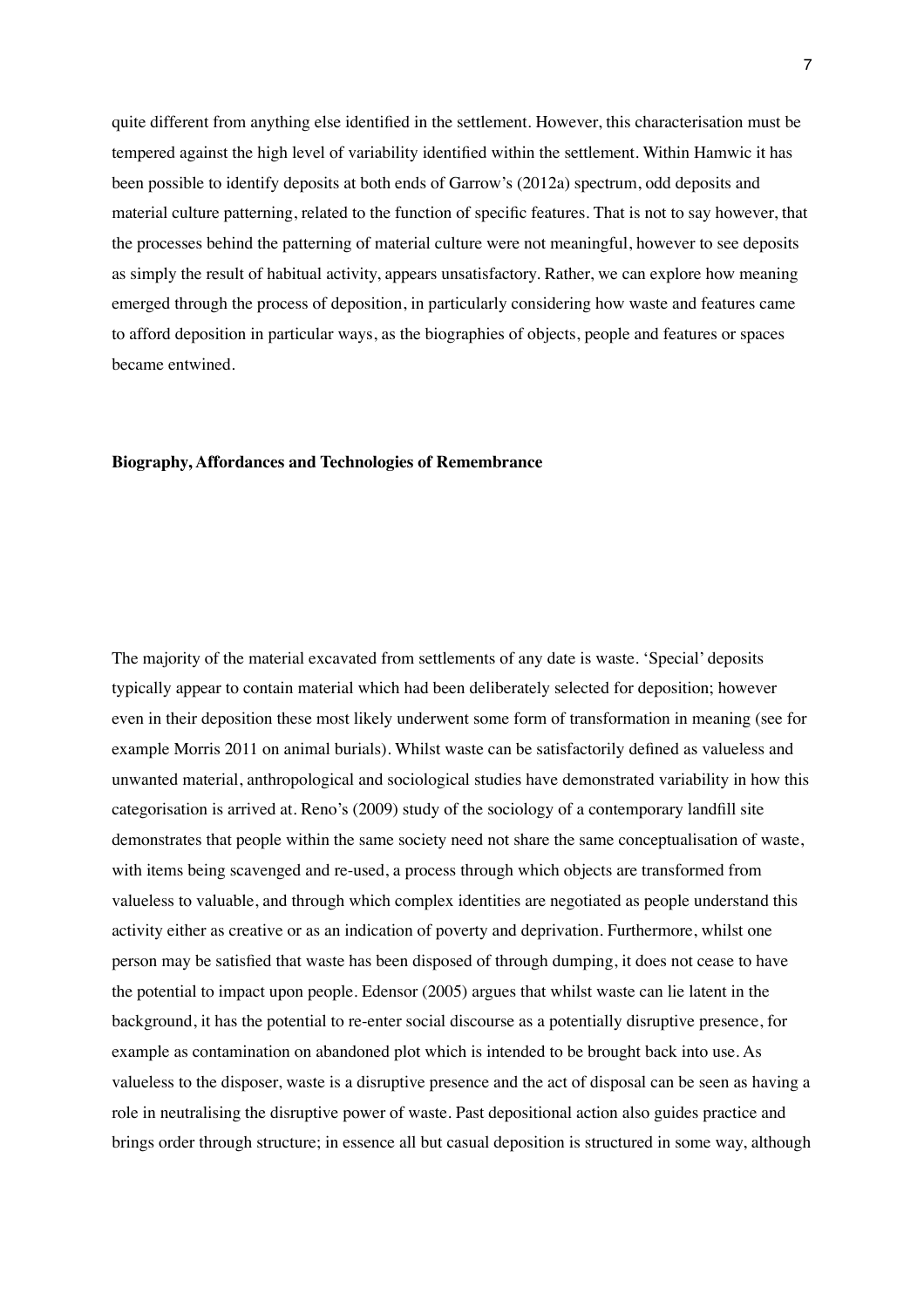the rules and other considerations guiding this action may not be immediately apparent (Pollard 2001, 330; Brück 1999, 156).

The transition to waste is therefore not a linear transformation, but a complex process which can only be understood through close analysis. Such a perspective relates closely to the biographical approaches to material culture which developed through the last two decades (Gosden and Marshall 1999; Jones 2002; Mytum 2010; following Kopytoff 1986). Fundamental to these approaches is that the meaning of things changes throughout their lives as we relate to them in new ways, but the ways in which they become meaningful are limited by a number of factors, including their material properties and cultural knowledge. Two elements of such an approach are represented in Garrow's (2012b, 134-5) paper; that the pre-depositional lives of objects is an important consideration in understanding how they came to be deposited in particular ways, and that deposits need not be inherently meaningful, but rather that meaning emerges through the practice of deposition. As such, becoming waste is not only one phase in the lifecycle of material, but also of the places in which this material is dumped and in the lives of those who dispose of this material, or who engage with it and bring it 'back to life' as an item of value (potentially many centuries later as archaeological evidence; see Holtorf 2002).

We can consider therefore that things do not become valueless because they are waste, or indeed that they become waste because they are valueless, rather, through this process of transition they lose value and become re-categorised as waste simultaneously. The process of deposition is therefore effective, in that it causes material to be re-categorised, but also impacts upon the character of the place of deposition and the identities of those interacting with this rubbish. Rather than habitual action taking place within a social context, it is a process of entanglement of people, places and things, in which all of these actors shed and gain meaning, having a direct effect on the constitution of the social contexts, which can be considered to be formed through action, rather than being a backdrop against which it is situated (see Latour 2005, 159-62). In other words the challenge in exploring processes of deposition is to identify and articulate biographical motion, not by seeing the archaeological record as a materialisation of values and perceptions of the world, but by seeing deposition as a process through which these emerged, were enacted and maintained (Edensor 2005; Hill 1995, 126).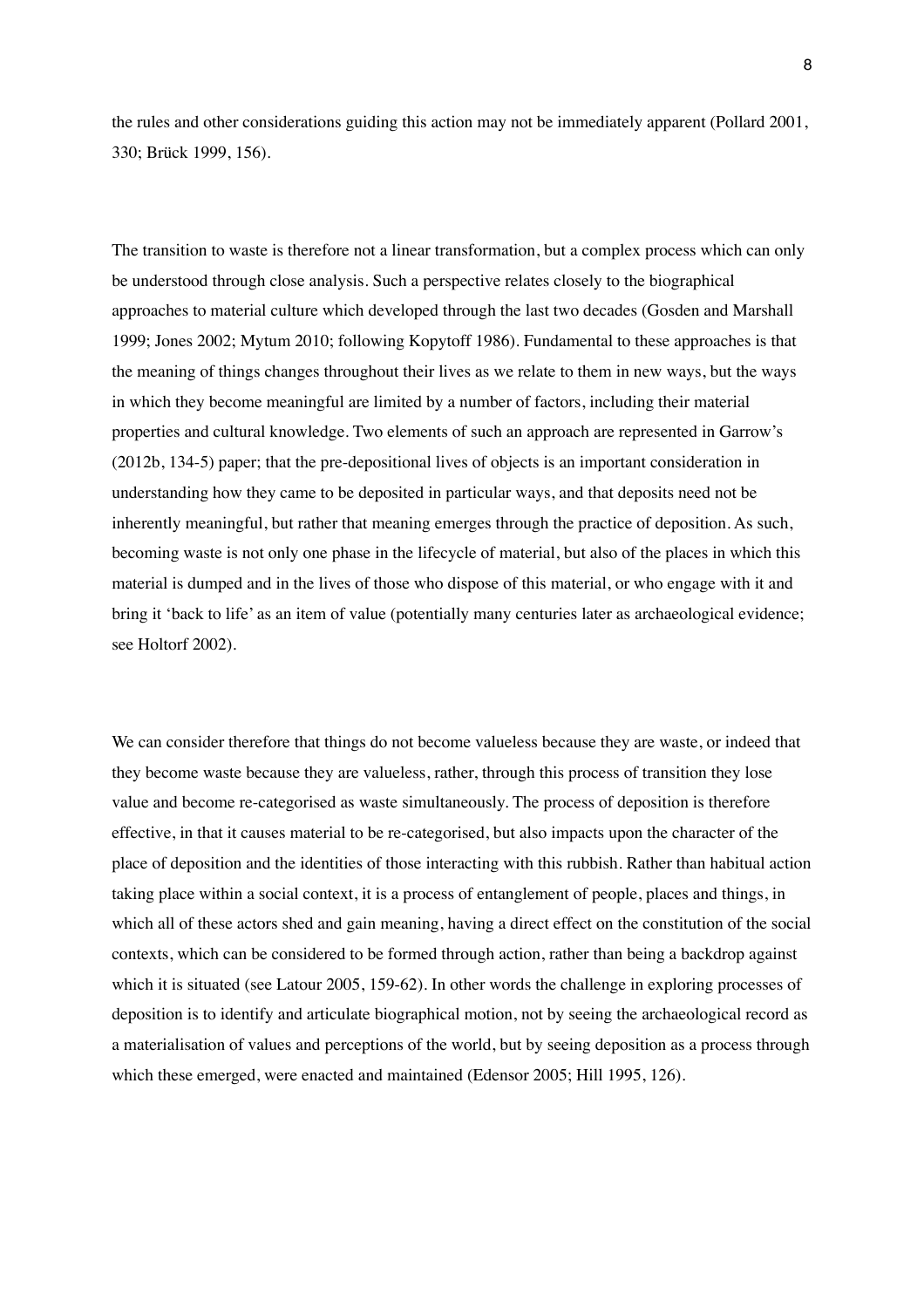Various methodologies and metaphors have been employed to meet this challenge. Following Chapman (2000) it can be shown that the process of fragmentation leads to a process of accumulation (or assemblage) and that the associations formed create enchained relationships. This is a useful metaphor, but the term enchainment implies a linear and logical formation of associations in the emergence of archaeological assemblages. These associations are messier however, formed of partial (in the sense that every actor is not connected to every other actor in a physical uniform way) connections between people, objects and the landscape, leading to the emergence of a varied assemblage which has multiple effects. An approach is required which acknowledges this messiness, that sees the archaeological assemblage as an entangled bundle of associations between human and non-human actors, in which associations can emerge and dissolve in a sometimes uncontrolled and unexpected manner (Knappett 2011, 213). Such an approach lies in seeing the archaeological assemblage as a process of assembly, rather than the pre-assembled, static group of objects which appears in the archaeologists report. Assembly draws together the objects we recover, but also their spatial context, people, objects which do not survive and the baggage located in the wealth of associations these individual actors have left in their wake. Deposits are phenomena with a variety of histories, the materials which make them up are drawn from multiple places and multiple times, forming a messy bundle of associations (Needham and Spence 1997, 79; Olsen 2010, 127). Furthermore, the meaning of these deposits is not inherent within them, but emerges through engagement (Needham and Spence 84-5; Hill 1995, 126; Edensor 2005, 317); they are assemblages in themselves, but are also part of a wider assemblage of physical and metaphorical connections which make up the world. We have the methodologies needed to understand these processes of assembly (Brudenell and Cooper 2008; Hill 1995; Sørensen 1996), but to apply these to debates about whether deposition is structured, ritualistic or functional misses the point; what we are seeking is to situate the emergence and treatment of waste within a wider social assemblage, to understand how it emerged and what it effects (Pollard 2001, 317).

My intention in this paper is to explore the effect of the relationships between people, objects and spaces in deposition and to consider the process through which things and spaces become waste. From a biographical perspective deposition can be considered to mark the end of the life of an object or of a cut feature into which material is dumped, but can also relate to the emergence or maintenance of elements of identity. In understanding depositional patterning therefore biography becomes a central theme, as we seek to understand how something came to be deposited in a particular way, or how a space came to be a focus of deposition. A useful concept in articulating this process is that of affordances, taken from the work of James Gibson (Knappett, 2005, 45-58). At a basic level an object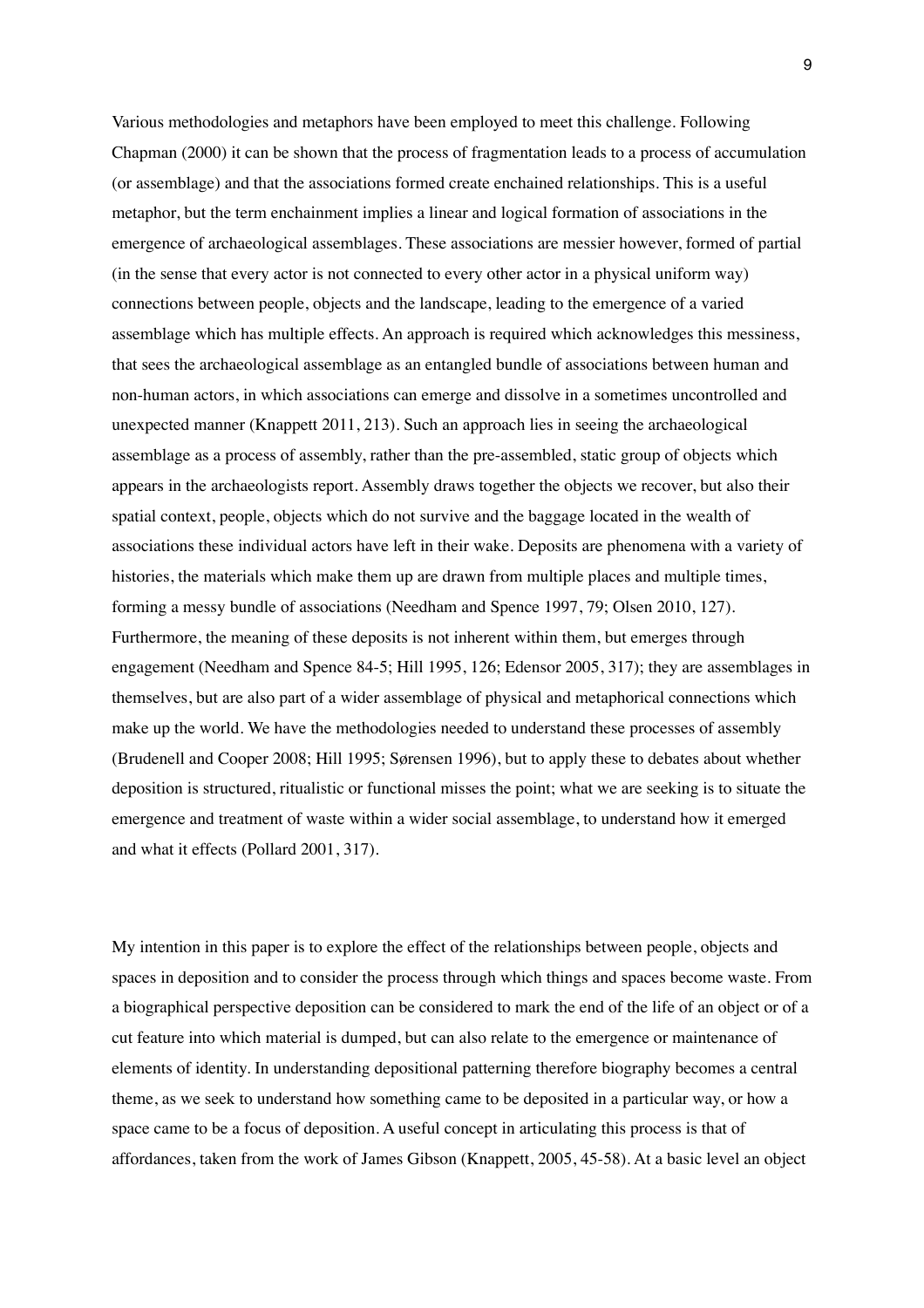can afford many different things (and different things at different points in its biography), however these affordances are limited by a number of constraints, principally their material properties and the relationships which form with an object through action, which may be with a knowledgeable human, but equally an object may afford different things in different assemblages, as can be seen in Renoís (2009) study of contemporary waste. Affordances are not independent, but rather are relational, emerging in the comings together of action. The object then becomes a mediator in action, depending upon the nature of engagement it can be enacted as multiple things, being variously categorised and having, or affording, multiple effects (Mol and Law 2006). The concept of affordances therefore is important when considering deposition. Firstly, by becoming categorised as waste an object can be considered to afford nothing, other than treatment as rubbish, unless it is drawn back into action through a process of recycling or re-use whereby it may develop new affordances and, secondly, spaces or features come to afford deposition as they too reach a particular stage in their biography. Therefore, by considering how things and spaces afford waste, we can develop a more nuanced understanding of the processes through which what Garrow (2012a, 105) terms ëmaterial culture patterning' emerges.

Drawing upon discussions of technological choice and the chaîne opératoire, an inherently biographical approach, in the consideration of the construction of artefacts and monuments, Jones (2003) developed the concept of 'technologies of remembrance'. In summary, this concept considers that as monuments or artefacts unfold through practice memories are evoked in certain ways, with memories being constantly produced and reproduced through action as the past becomes reinterpreted in the present (Jones 2003, 69). We can consider therefore that the process of deposition is one such course of action, in which memory is evoked and things become meaningful in relation to past practice and experience. Furthermore, if deposition can lead to deposits affording the evocation of memory, it follows that it may be effective in other ways, for example in contributing to the development of identities or senses of place. Therefore, depending upon past experience and the nature of engagement, interaction with an object or place may afford the evocation of different forms of memory, or affect participants in multiple ways. Rather than focussing on what a deposit means therefore, we can shift our focus to understand what afforded the formation of a deposit and what the broader effects of this practice were. In doing so, we can break past a dichotomy between symbolically meaningful and mundane (interpretations based around communication within a context), to explore how through deposition, all deposits developed meanings as they were enrolled in the unravelling of a context.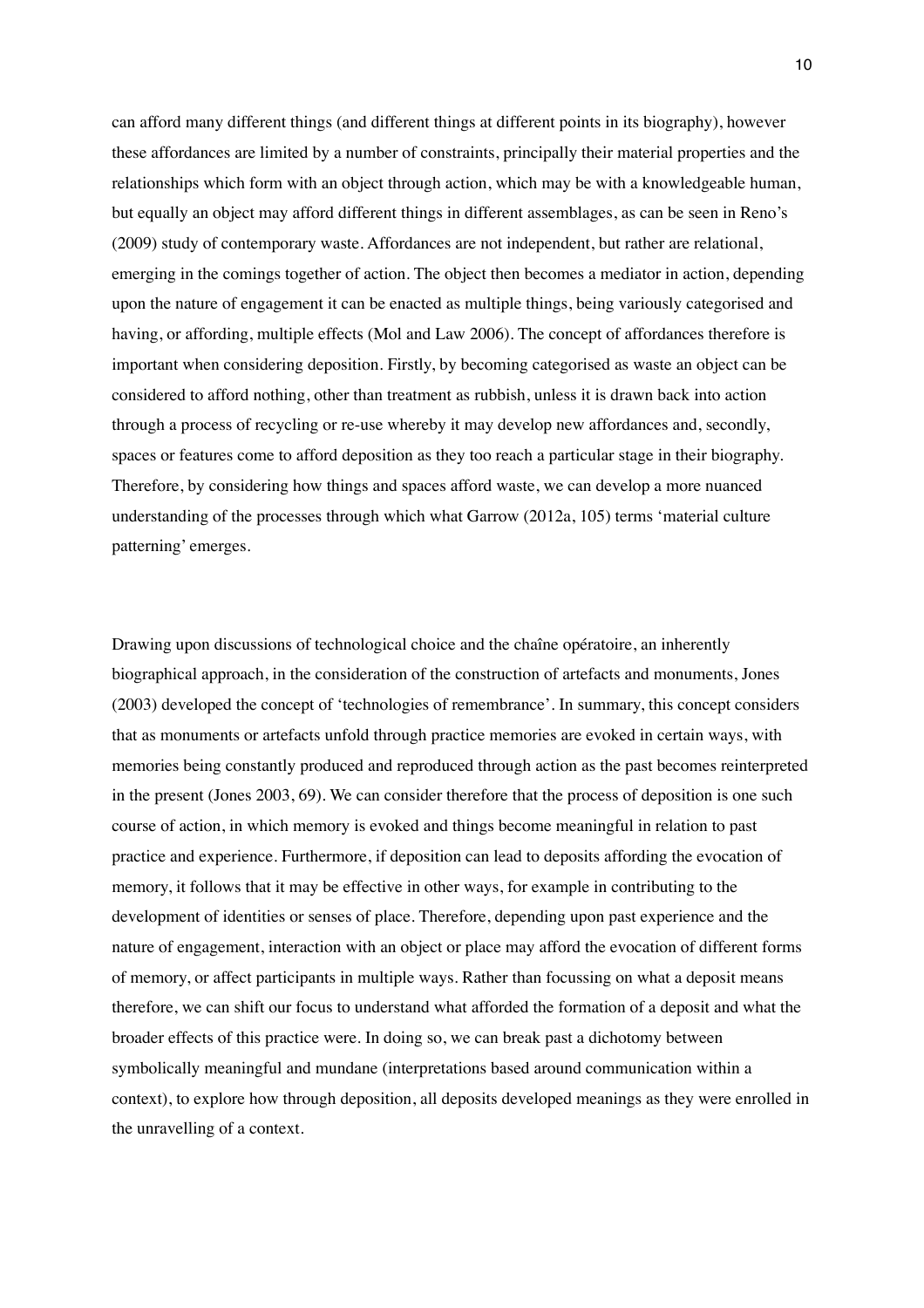#### **The Effects of Waste**

In order to move from addressing the symbolism and meaning of deposits (or the processes behind them), we need to shift focus on the effect of these actions. We can begin by considering the mnemonic qualities of the middens which it has been suggested were most waste both in Hamwic and at surrounding rural sites was deposited. If we consider that Hamwic was likely peopled, in part at least, from this hinterland, the presence of middens is suggestive of the translation of rural practices into a proto-urban setting, a process which can also be seen in the ways in which pottery was produced and used in the earliest phase of Hamwic (Jervis 2011, 247). It was not the feature of the midden which was translated, but the process of middening, through which middens emerge as a means to neutralise the disruptive potential of waste. Middens do more than afford management of waste however. It can be considered that through their development and constant interaction with these features they become enrolled in technologies of remembrance, as interactions with waste and middens cited experiences in other places, and waste developed a mediatory character in this process of remembrance. Middening brought this about in two ways. Firstly, they were imposing and durable landscape features. Their properties, particularly their smell and shape, meant that they were constantly experienced, even outside of the process of deposition. Therefore, middens acted by stimulating sensory experiences, forcing people to continually interact with them and developing a mnemonic quality through the constant remaking of this relationship. Secondly, the practice of middening itself involved repeated action, the process of adding to the midden; with each action cuing memory of experience at other times and in other places, activating the latent potential agency of discarded objects to structure depositional activity, as the feature demanded further deposition in order for its neutralising role to be maintained. Midden building therefore cited rural activity, creating durable links between domestic activity in Hamwic and its rural hinterland.

Technologies of remembrance are, however, reliant on the interpretation of past experience in the present. Although mimicking rural practice, Hamwic can be considered a very different social assemblage to rural sites (Jervis 2011), and, as such, the relationships leading to the emergence of waste as a category differed. As surface deposits, middens act as a focus for materials in flux, categorised as waste, but open to the formation of new relationships, through which the material may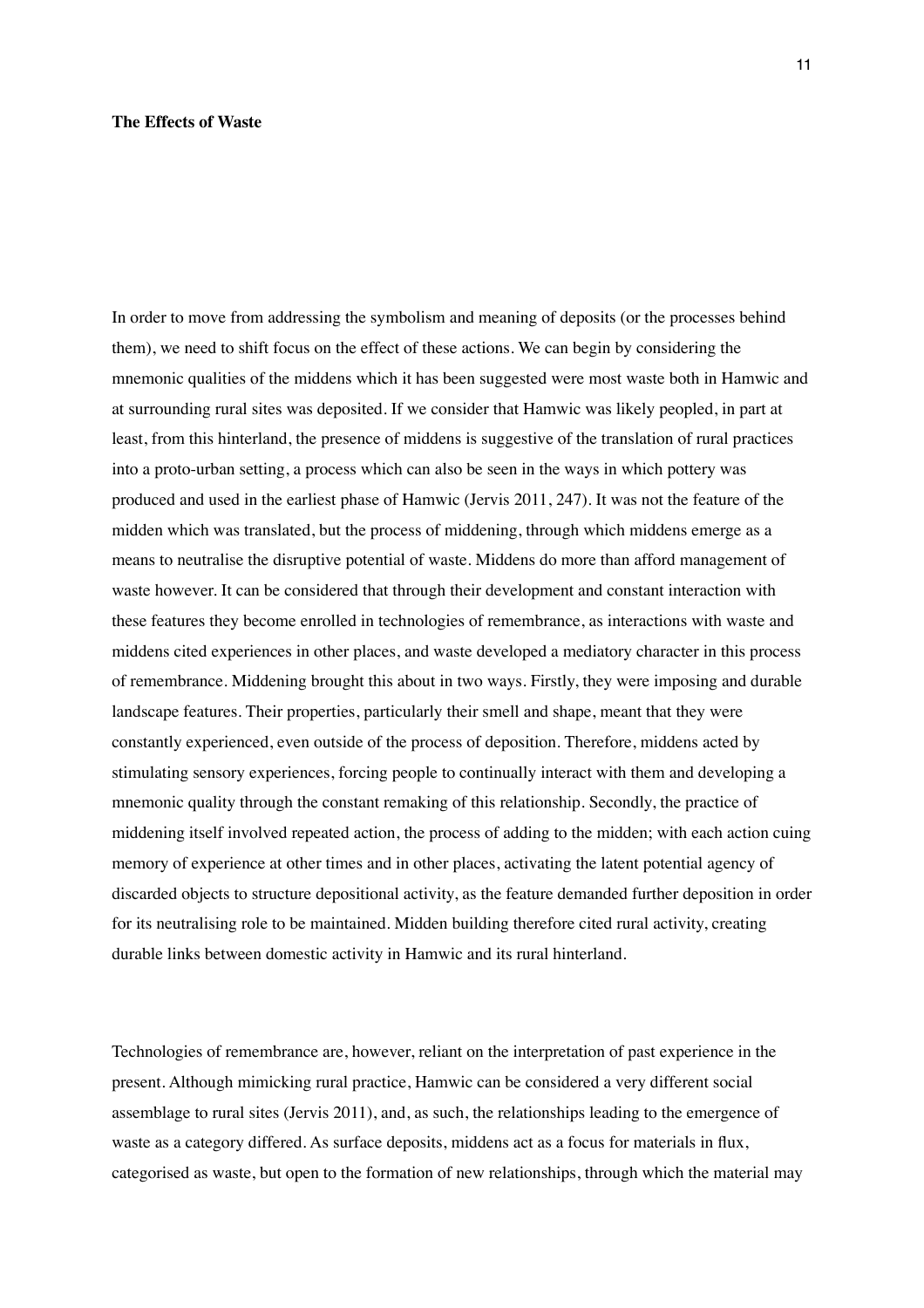become re-categorised as a resource. In rural settings this material was often drawn back into action, emerging as manure, used to fertilise fields and occasionally being used in the closure of structures (see below). This was not the case in Hamwic however, as has already been discussed, Hamwic was provisioned from its rural hinterland and therefore the network of associations built through middening did not completely translate into the urban setting. Some waste material, particularly bone, was likely scavenged as a craft resource (see Morton 1992, 56 for a summary of bone working evidence; for analogy, Irish early medieval satire refers to a comb maker who scavenged bone from middens (Kelly 1988, 63)). Some material may therefore have progressed further in its biography, as a new value, as a craft resource, emerged through re-engagement. It is likely that much material was dumped outside of the settlement however, possibly into the river/sea, as at the Dutch wic site at Dorestad (Van Es and Verwers 1980). Here then, objects lay latent, middens emerged as a neutralising force, which brought order prior to material being removed from people's consciousness altogether. Therefore, whilst the process of middening allowed the urban population to continue to relate to rural communities, its effect within the social assemblage of Hamwic were very different, as it served to differentiate Hamwic from nearby rural sites, forced people to relate to waste in particular ways (therefore impacting upon their identities), and led to the material itself, on the whole, being considered as insignificant and awaiting disposal, rather than having potential and awaiting enaction as a resource. Middens were fluid features, constantly in motion, acting as a location in which the qualities and affordances of waste could be renegotiated by being drawn into particular sets of relationships with people, other objects and the wider landscape. To understand waste management it must be related to other partial connections to other zones in the messy bundle of associations which make up this social context, identifying, for example, that the agency for waste's value to not be renegotiated was located in new provisioning strategies, which fundamentally altered the relationships between people in Hamwic, foodstuffs and the land.

The development of middens therefore played a role in differentiating Hamwic as a particularly urban social assemblage, but also created a mnemonic and experiential link with its rural hinterland. Within the regional context the maintenance of boundaries is unique to Hamwic, not becoming a major feature of rural sites until the later Anglo-Saxon period (Reynolds 2003). Analysis of the filling of boundary pits (above) has demonstrated that these features only afforded deposition once they went out of use. The treatment of waste in a way which respected these boundaries was therefore central to the creation and maintenance of Hamwic's distinctly urban landscape, contrasting the continued use of middens which infused elements of rural life into the townscape. Hamwic then was more than a stage on which depositional activity occurred. Rather, this and other practices constituted it a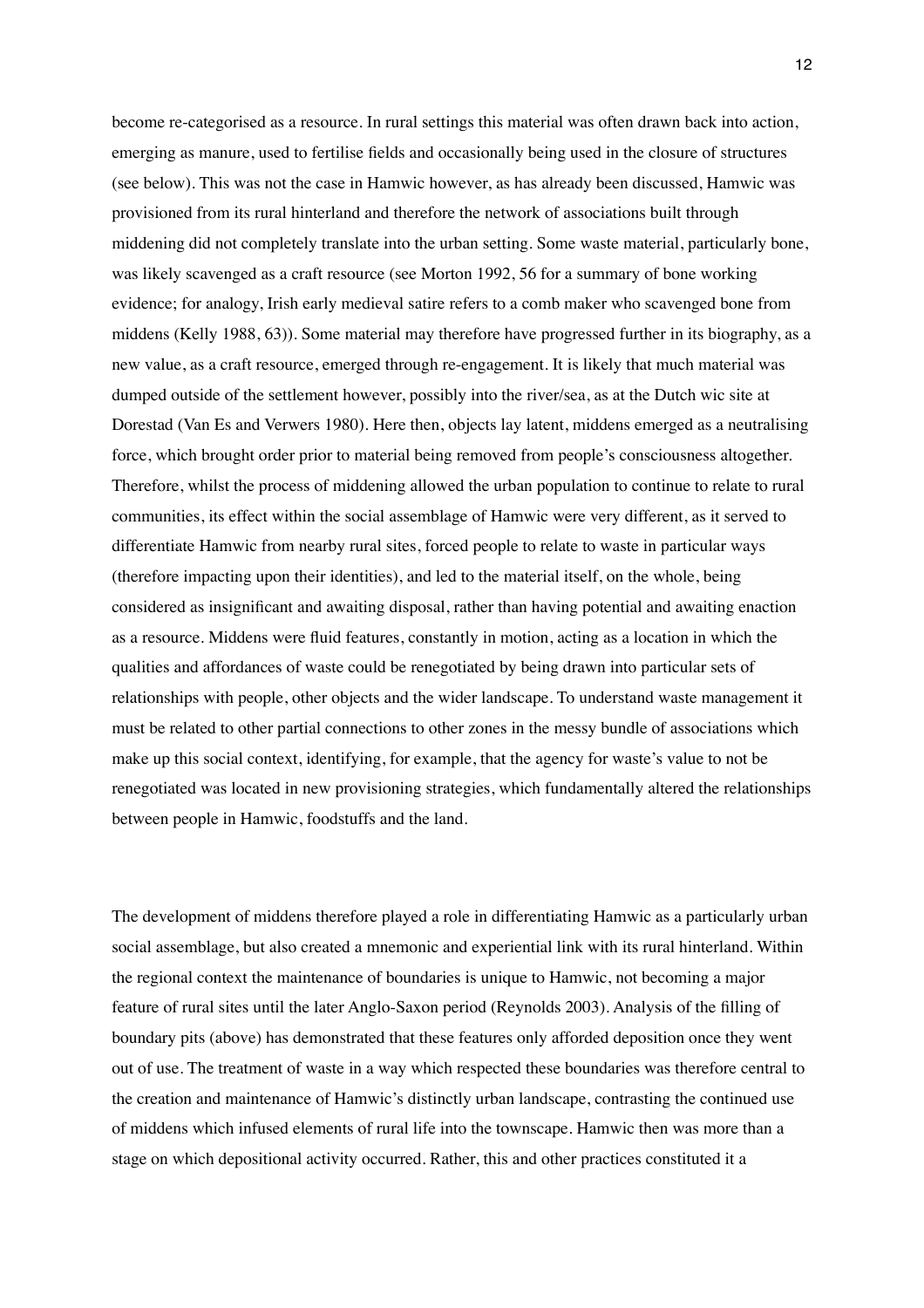distinctive place, a spatially situated social assemblage or landscape (see Ingold 1993; Gregson and Rose  $2000, 441$ ; Knappett  $2011, 22$ ). The practices through which these features were filled, or kept clear of waste, did more than this however. They also served to constrain future action (Thrift 2008, 16). Boundaries functioned to separate and therefore the treatment of waste played a role in formalising social relationships within the settlement, creating social as well as physical boundaries between households, which were not materialised within rural communities. The function of these pits was to separate, the use of space within the settlement acting to formalise social relationships (see Gosden 2005, 202), yet also playing a role in creating a cohesive community who respected and enforced these boundaries. The agency to differentiate urban and rural communities and to build, maintain and structure neighbourhoods within the settlement can therefore be partially located in the treatment of waste, with repeated action serving to continually make divisions durable.

Features such as pits did not automatically afford deposition. They were enrolled in courses of action which demanded that they were *not* filled. Features such as boundaries only afforded deposition at particular times, transitional periods when the social network of Hamwic underwent considerable remapping. Boundaries are only meaningful if enacted as such. In the latest phase of Hamwic the settlement was re-organised. For example new pits were dug through graves in the Clifford Street area of the settlement (Morton 1992, 179; an act which can perhaps be considered a conscious act of forgetting), and, based on the ceramic assemblage, the boundary pits at Melbourne Street were closed. Therefore, the relationships through which the affordances of boundary pits emerged as spatial markers were reconfigured, meaning that as these were redundant and not enacted as boundaries, they became suitable venues for the deposition of waste. The treatment of boundary pits had served to make social relationships of division and separation in the settlement durable, but the closure of these pits dissolved these connections, contributing to a complete reconfiguration of the social as well as physical landscape of the settlement. By being deposited in these features, waste entered a new biographical phase, shifting from the transient and ambiguous state of provisional waste (for example being a component of a midden), to be redefined in relation to these pits and a broader process of change, gaining utility as filling material, actively becoming enmeshed in a broader process of change, standing for a metaphorical discarding of existing social relationships and becoming enrolled as mediators in a process of social re-assembly.

The closure of the grubenhäus at the south-eastern periphery, early in the life of the settlement, can also be related to a process of transition. As discussed above, recent debates in Anglo-Saxon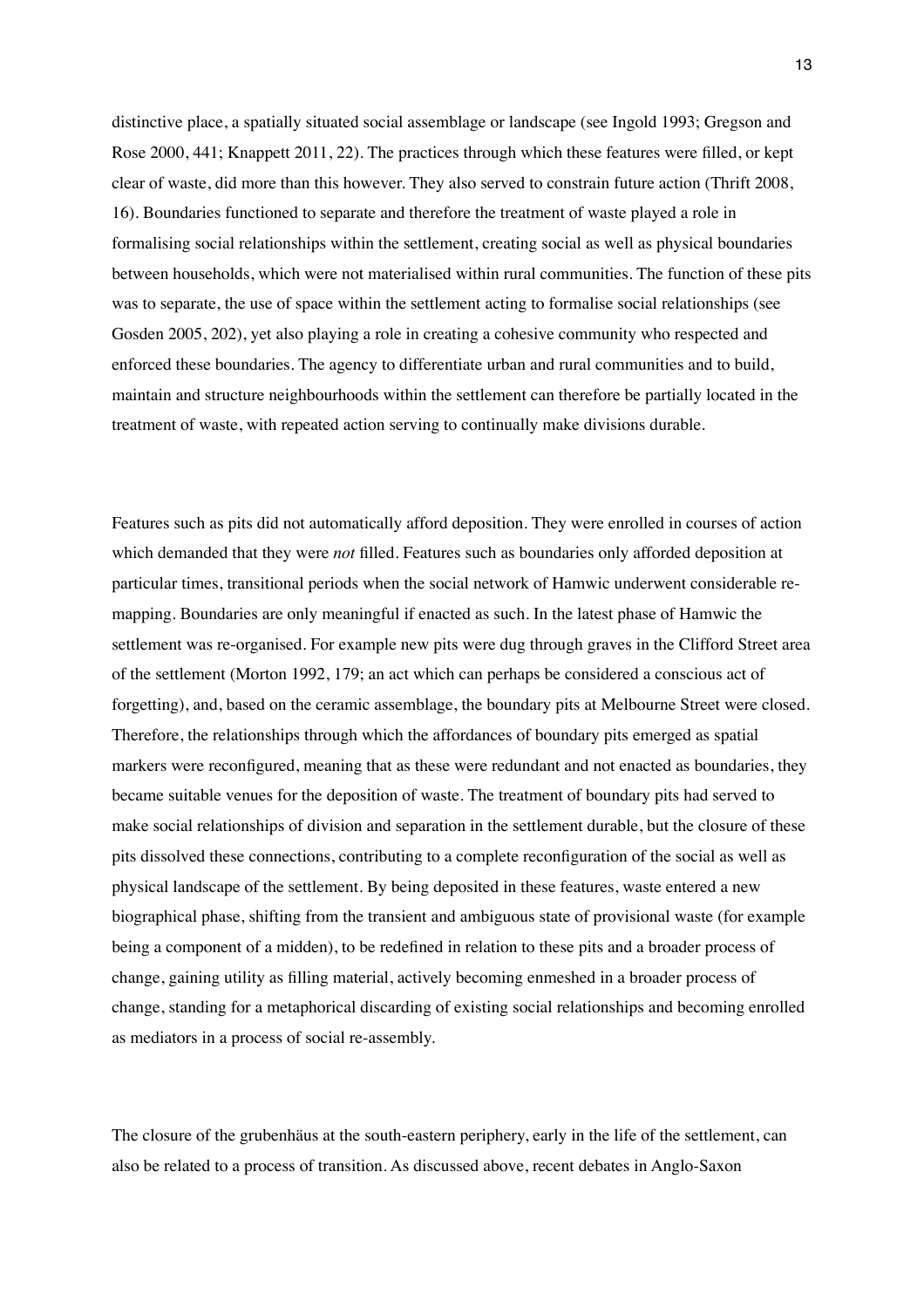archaeology have considered the presence of 'special deposits' in Anglo-Saxon settlements. The deposit in question cannot be considered 'special' in the sense that the material was specifically selected for deposition. This does not, however, mean that it did not develop meaning through the act of deposition. These items can be considered to have come to stand for the process of closure; the nature of these objects was inconsequential, it was the process of filling, the building of a particular relationship between people and the abandoned structure through the medium of waste, which was important. Across northern Europe (Hamerow 2006, 22-4), grubenhäuser appear to have been deliberately closed, in some cases through the placement of objects or animal remains, but in others through the disposal of domestic material apparently derived from the same waste streams from which middens were built and other features closed. This feature can be considered part of a wide reaching tradition, which relates to depositional activity at nearby rural sites. As such, the material dumped in these features can be considered ëicons of memoryí (Jones 2007, 31), providing a medium through which memory of past depositional events could be cued, through the forming of mental associations which broke down the material distinctions afforded to these objects in use. This feature dates to the earliest phase of Hamwic and, therefore, can be placed into a context of changing associations between people, the land and the material world through the laying out of a formal settlement, the growth of an urban population, the increased specialisation of craft activity and a changing relationship with surrounding rural settlements. This deposit is more than the functional closing of an abandoned feature, yet it would be wrong to see its filling as a purely 'ritual' act. Instead, its closure evoked memory of past events in other places, causing objects to occupy a mediatory role, with the agency to bring continuity to a process of transition, which must be considered as a complete remapping of the associations between people, landscape and the material world (see Jervis 2011), emerging through this practice. Here then we see a deposit in motion, as through action, as both the abandoned feature and the material dumped came to afford deposition, which, in the process, enacted them as icons of memory and thus mediating continuity in a changing social assemblage.

Whilst deposition in buildings and boundaries stripped their utility and caused new affordances to develop in a linear manner, other features came to afford deposition more episodically (for example when a cess pit needed relining or when a quarry pit had become exhausted). We can deconstruct this process and consider how the utility of waste material as well as the re-categorisation of the pit itself emerged. Whilst operating as a cess pit, waste would be disordering, hindering the ability for people to engage with this feature in the intended way. Eventually however the pit would act upon people, the smell of human waste would become overwhelming and the pit may attract pests. The pit then, temporarily, afforded deposition and transient, provisional waste developed a role as filling material to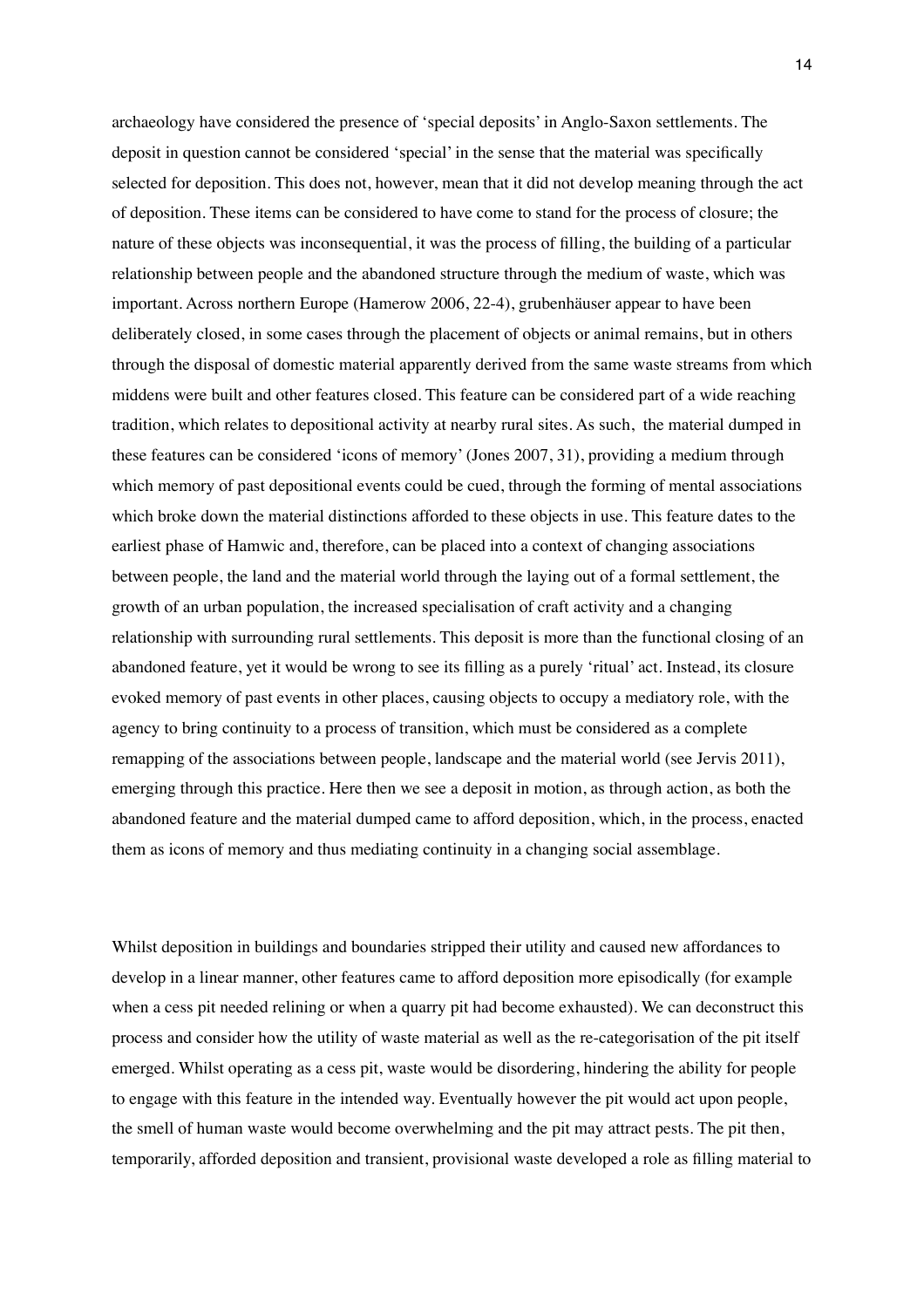seal the cess deposits. Once this episode was complete, the pit lost its affordances, as it once again became desirable for the pit to be kept clear of waste. The meaning of the pit and the waste emerged relationally and were fluid, emerging episodically through a particular set of relationships between people and their material surroundings, with the pit only affording deposition which would close it once it ceased to be enacted as a cess pit.

So far, the discussion has focussed on the affordances of features as foci of deposition. We can consider how the material itself came to afford disposal and how waste was perceived in Hamwic. On the whole, waste occupied a transient position on middens, only being deposited when a feature demanded closure as it became disruptive itself. Although some may have been recycled for craft activities, it appears that, unlike in the countryside, waste was not recycled on the fields. The development of middens suggests a level of conservativeness, keeping waste as a provisional presence in a neutral state, acknowledging its potential as a resource in the future, rather than it coming to be identified as disposable. With this in mind, the large deposit from close to St Mary's Church, discussed above, stands out as unusual. Based on the presence of a cessy deposit at its base, this pit was initially dug as a cess pit, before being quickly backfilled with secondary waste and some redeposited material. This material appears to represent waste from a feast or similar large scale consumption event, and, on the basis of its location close to St Maryís Church, it is tempting to relate this to a religious celebration. Religious events happen cyclically, on a different timescale to the daily ebb and flow through which the majority of waste was created. Broken pottery and food remains came to be categorised as waste, just as in a domestic setting, but rather than this cuing deposition in a midden, it became disruptive as it occurred outside of a usual process of waste management. In this light, secondary deposition allowed the waste to be neutralised, perhaps also causing an emergent utility in the filling of a feature dug in association with this event. This deposit emerged as a restabilising influence, restoring normality by removing a disordering presence. Parallels can perhaps be drawn with the way that today we quickly clear up traces of religious festivals such as Christmas, as if left to linger too long the material culture associated with these events becomes disruptive. Rather than being enmeshed in a process of remembering, this action can be framed as careful forgetting, focussed on the quick and structured removal of waste, rather than allowing them to linger in the domestic sphere through inclusion in domestic deposits (Edensor 2005; Knappett 2011 200-1). It can therefore be concluded that the value of waste emerged through its mnemonic qualities, as the transition from rural to urban maintained a lingering sense that waste could develop utility. Whilst typically it seems that waste was left to linger in middens for long periods of time in a controlled manner, acknowledging its potential to be of use, in some circumstances it seems that this may have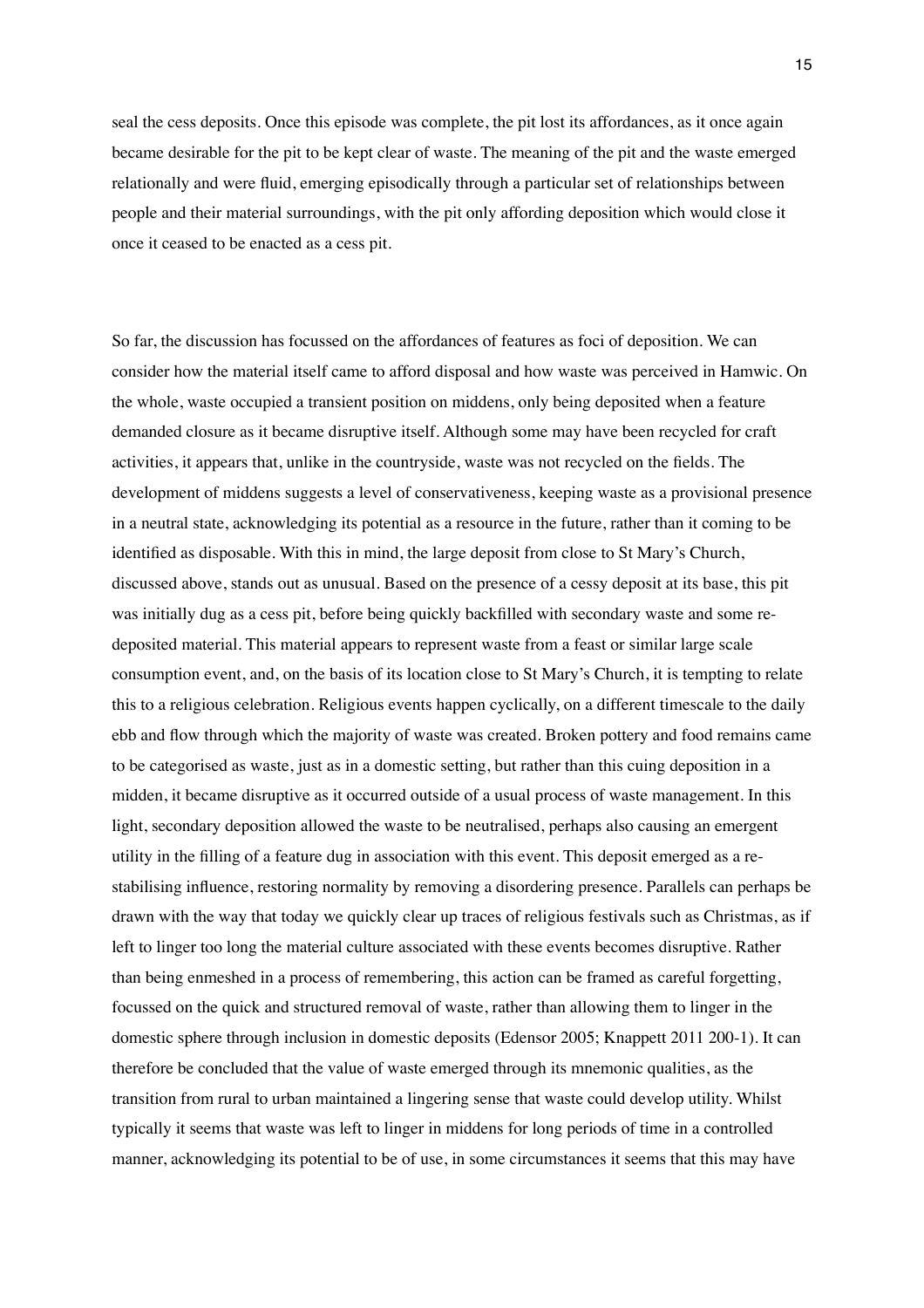been undesirable. Certain objects may cue memory of specific events or by the associations they carry with them be disruptive (the potent afterlife discussed by Thrift (2008, 9)). It seems that for waste associated with particular events, which occurred outside of the rhythms of daily life, it was deemed more appropriate to neutralise the potential for re-engagement through quick deposition.

## **Conclusions**

The aim of this contribution has been to develop further a number of the points raised in relation to Garrow's (2012a; 2012b) discussion of 'odd deposits'. The approach proposed is a departure from considerations of the symbolic meaning of deposits or a consideration of odd/special and normal/ mundane, whether considered as different ends of a spectrum or discrete opposites. Rather, following Garrow (2012b), the concept of biography is introduced and the process through which meaning emerges in the process of deposition forms the central element of this analysis. By introducing the concept of affordances to the discussion it has been possible to think about how patterning in material culture relates to the entangled biographies of features and the material deposited into them. Rather than focussing on these deposits having some symbolic meaning, the concept of technologies of remembrance has been introduced, along with insights from relational approaches within archaeology and other disciplines, to consider the effect of deposition, as a mnemonic act, but also as a component of a wider bundle of connections and associations which constitute people (for example by mediating the development of forms of urban identity), places and objects. Through the application of this approach to deposition in the early medieval settlement of Hamwic, it has been argued that deposition was enrolled in the process of transition from rural to urban living, and that the process of middening mediated continuity in the face of change through its mnemonic qualities. The temporality of deposition has also been addressed, with some deposits being linked to processes of transition, others being filled in a more cyclical manner and a small number of deposits appearing to relate to neutralising the disruptive effects of a discrete event. As Garrow (2012a, 115) states patterning should not be read as a meaningful text, but as the residue of past action, with deposits becoming meaningful through practice (Garrow 2012b, 137). By conceptualising this action as the formation and dissolution of social relationships, and acknowledging through the concept of biography and the development of affordances that meanings are emergent, multiple and unstable, we can consider that objects and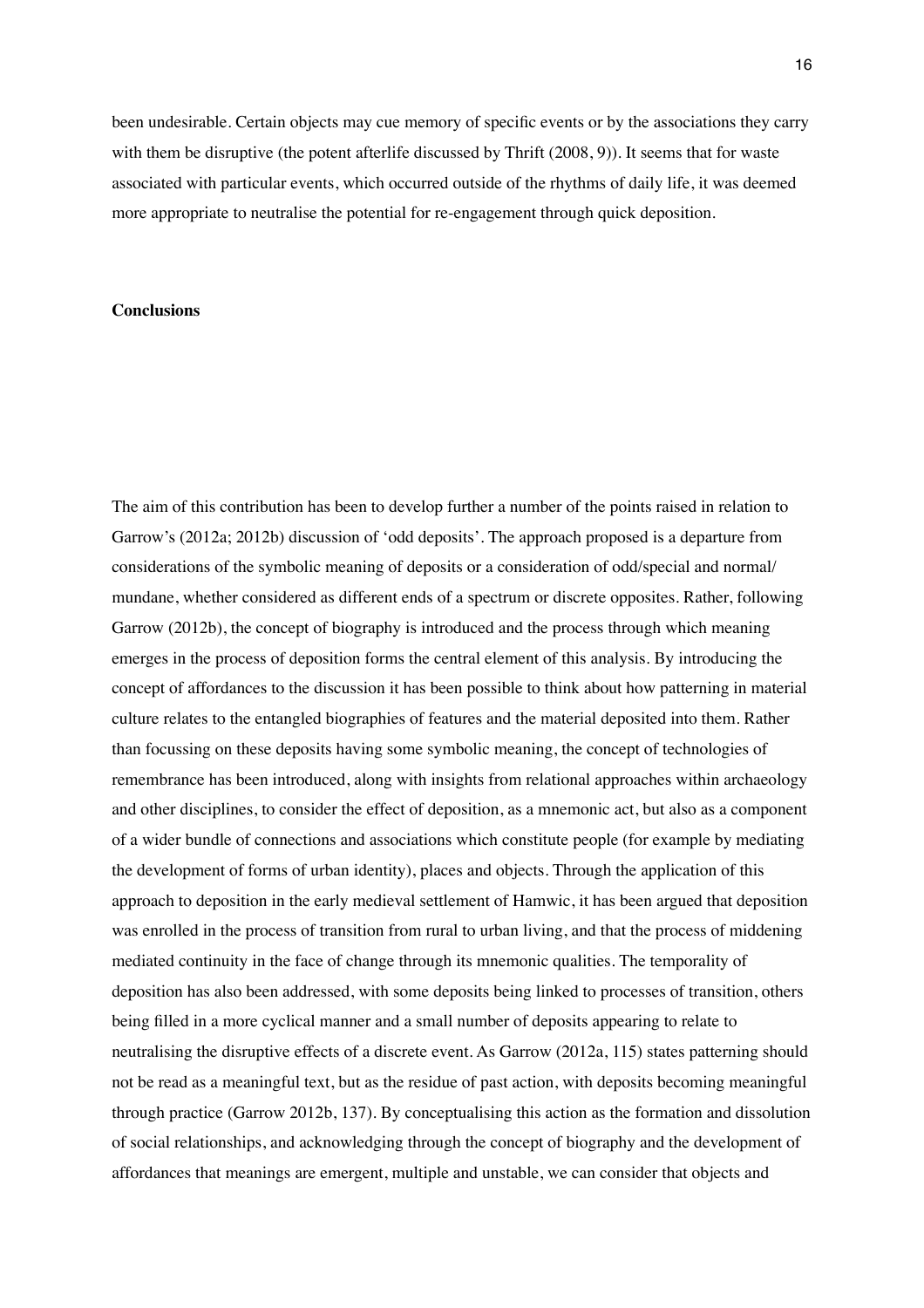deposits do not have a single meaning, but rather were effective, as they contributed to the development of multiple identities and social realities, the processes of life in the past that archaeology seeks to understand.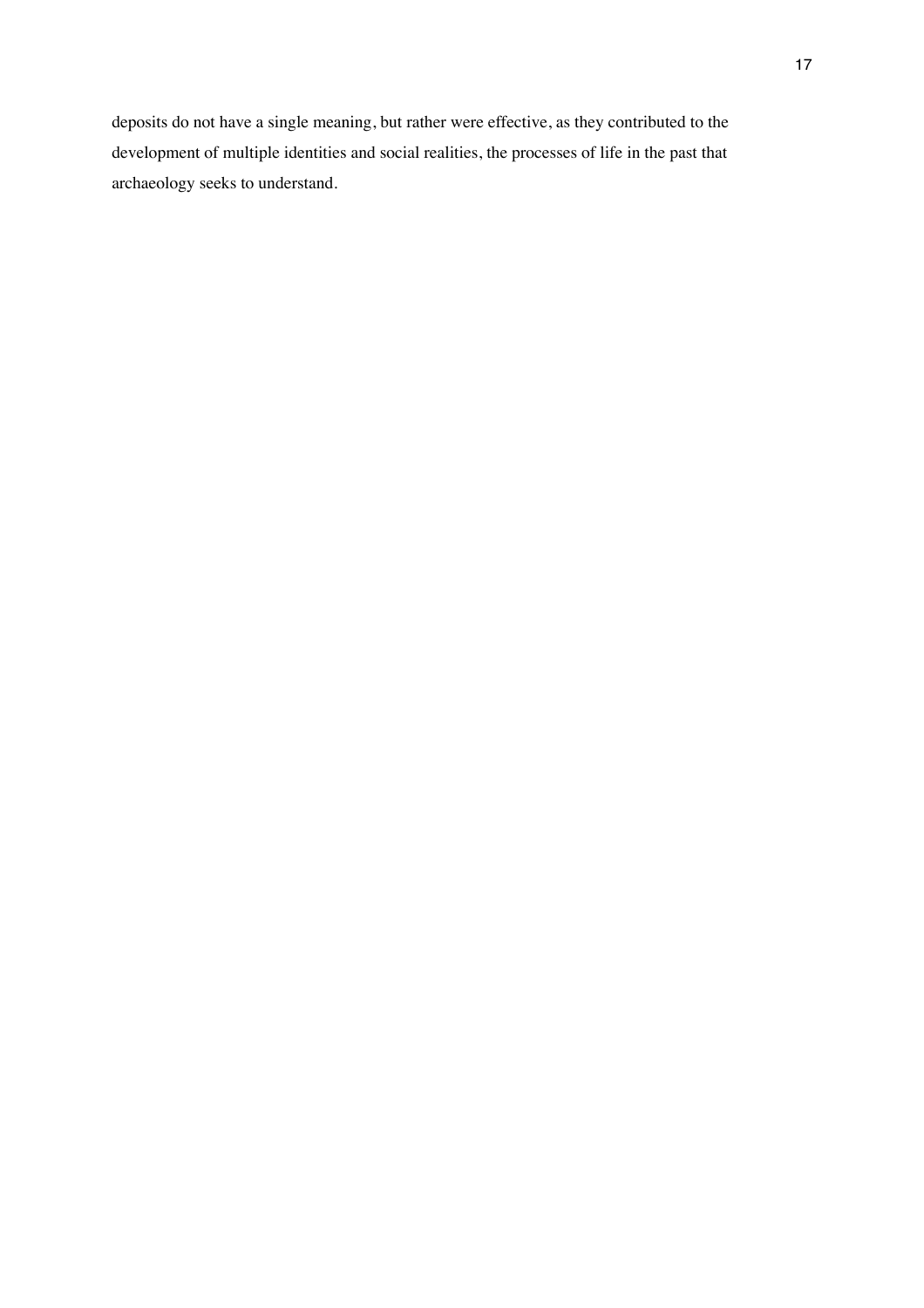#### **References**

Andrews, P. 1997, *Excavations at Hamwic volume 2: Six Dials*, London (Council for British Archaeology Research Report 109).

Beggren, Å., 2012: The interpretation of deposits in pits: Is it time for the pendulum to swing back? *Archaeological Dialogues* 19(2), 116-20.

Birbeck, V. and R. Smith, 2005: *The origins of mid-Saxon Southampton: Excavations at the Friends Provident St. Maryís Stadium 1998-2000*, Salisbury.

Bourdillon, J., 1980: Town life and animal husbandry in the Southampton area, as suggested by the excavated nones, *Proceedings of the Hampshire Field Club Archaeological Society* 36, 181-191.

Bourdillon, J., Unpublished, *Problems of animal husbandry*. Unpublished typescript in Southampton City Museum.

Brück, J., 1999, Houses, lifecycles and deposition on Middle Bronze Age settlements in southern England, *Proceedings of the Prehistoric Society* 65, 145-66.

Brudenell, M., and A. Cooper, 2008, Post-middenism: Depositional histories on Later Bronze Age settlements at Broom, Bedfordshire, *Oxford Journal of Archaeology* 27(1), 15-36.

Chapman, J., 2000, *Fragmentation in archaeology: People, places and broken objects in the prehistory of southern Europe*, London.

Chapman, J., 2012, Structured deposition meets deliberate object fragmentation, *Archaeological Dialogues* 19(2), 133-4.

Cottrell, P., 1980, SARC Sites IV and V, in P. Holdsworth (ed.), *Excavations at Melbourne Street, Southampton, 1971-76*, London (Council for British Archaeology Research Report 33), 25-31.

Edensor, T., 2005, Waste matter  $-$  The debris of industrial ruins and the disordering of the material world, *Journal of Material Culture* 10(3), 311-322.

Fontijn, D., 2012, Meaningful but beyond words? Interpreting material culture patterning, Archaeological Dialogues 19(2), 124-7.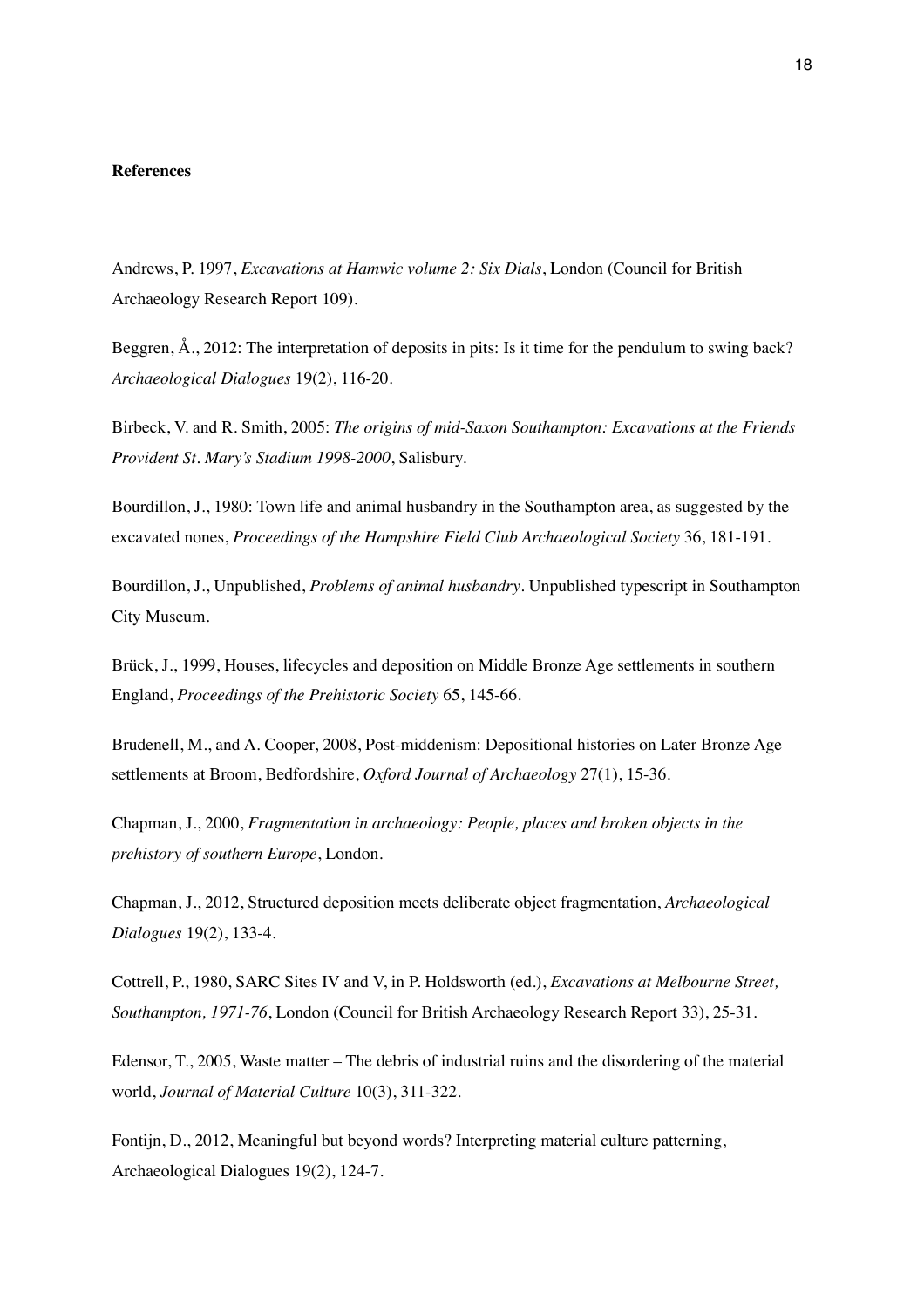Garrow, D., 2012a, Odd deposits and average practice. A critical history of the concept of structured deposition, *Archaeological Dialogues* 19(2), 85-115.

Garrow, D. 2012b, Reply to responses, Archaeological Dialogues 19(2), 133-44.

Gosden, C., 2005, What do objects want? *Journal of Archaeological Method and Theory* 12(3), 193-211.

Gosden, C., and Y. Marshall, 1999, The cultural biography of objects, *World Archaeology* 31(2) 169-78.

Gregson, N., and G. Rose, 2000, Taking Butler Eesewhere: Performativities, spatialities and subjectivities, *Environment and Planning D: Society and Space* 18, 433-52.

Hall, M., 2011, The cult of saints in medieval Perth: Everyday ritual and the materiality of belief, *Journal of Material Culture* 16(1), 80-104.

Hall, R., 2000, The decline of the wic? In T. Slater (ed.), *Towns in decline AD100-1600*, Aldershot, 120-36.

Hall-Torrance, M., and S. Weaver, 2004, The excavation of a Saxon settlement at Riverdene, Basingstoke, Hampshire, 1995, *Proceedings of the Hampshire Field Club Archaeological Society* 58, 63-105.

Hamerow, H., 2006, 'Special deposits' in Anglo-Saxon settlements, *Medieval Archaeology* 50, 1-30.

Hansen, S., 2012, Deposition in the Bronze Age, *Archaeological Dialogues* 19(2), 127-9.

Herva, VP., 2009, Living (with) things: Relational ontology and material culture in early modern northern Finland, *Cambridge Archaeological Journal* 19(3), 388-97.

Hill, D., and R. Cowie (eds.), 2001, *Wics: The early medieval trading centres of northern Europe*. Sheffield.

Hill, JD., 1995, Ritual and rubbish in the Iron Age of Wessex: A study on the formation of a specific *archaeological record*, Oxford (BAR British Series 242).

Hodges, R., 1981, *The Hamwih pottery: The local and imported wares from 30 years' excavations at middle Saxon Southampton and their European context*, London (Council for British Archaeology Research Report 37).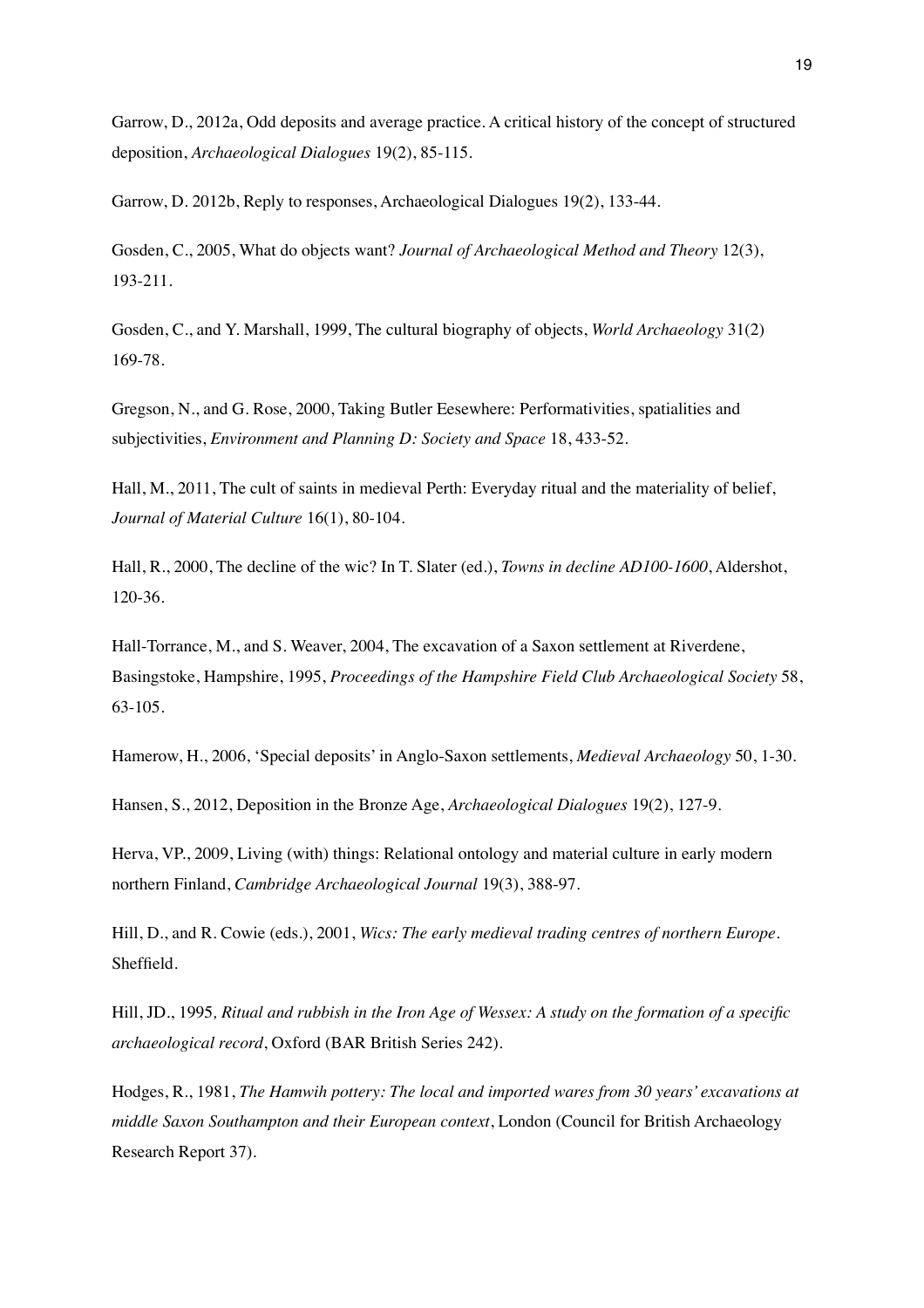Holdsworth, P (ed.), *Excavations at Melbourne Street, Southampton, 1971-76*, London (Council for British Archaeology Research Report 33).

Holtorf, C., 2002, Notes on the life history of a potsherd, *Journal of Material Culture* 7(1), 49-71.

Ingold, T., 1993, The temporality of landscape, *World Archaeology* 25(2), 152-74.

Jervis, B., 2011, A patchwork of people, pots and places: Material engagements and the construction of 'the social' in Hamwic (Anglo-Saxon Southampton), UK, *Journal of Social Archaeology* 11(3), 239-65.

Jervis, B., 2012, Making-do or making the World? Tempering choices in early-mid Anglo-Saxon pottery manufacture, in B. Jervis and A. Kyle, A. (eds.), *Make-do and mend: Archaeologies of compromise, re-use and repair*, Oxford (British Archaeological Reports International Series 2408), 67-80.

Johnstone, D., 1998, A Roman and Anglo-Saxon Site at Northbrook, Micheldever, Hampshire, *Proceedings of the Hampshire Field Club Archaeological Society* 53, 79-108.

Jones, A., 2002, *Archaeological theory and scientific practice*, Cambridge.

Jones, A., 2003, Technologies of remembrance. Memory, materiality and identity if Early Bronze Age Scotland, in H. Williams (ed), *Archaeologies of remembrance. Death and memory in past societies*, New York, 65-87.

Jones, A., 2007, *Memory and material culture*, Cambridge.

Kelly, F., 1988, *A guide to early Irish law*, Dublin.

Knappett, C., 2005, *Thinking through material culture*. Philadelphia.

Knappett, C., 2011, *An archaeology of interaction: Network perspectives on material culture and society*. Oxford.

Kopytoff, I., 1986, The Cultural Biography of Things: Commodization as Process, in A. Appadurai (ed.), *The social life of things*, Cambridge, 64-91.

Latour, B., 2005, *Reassembling the Social. An Introduction to Actor-Network Theory*. Oxford.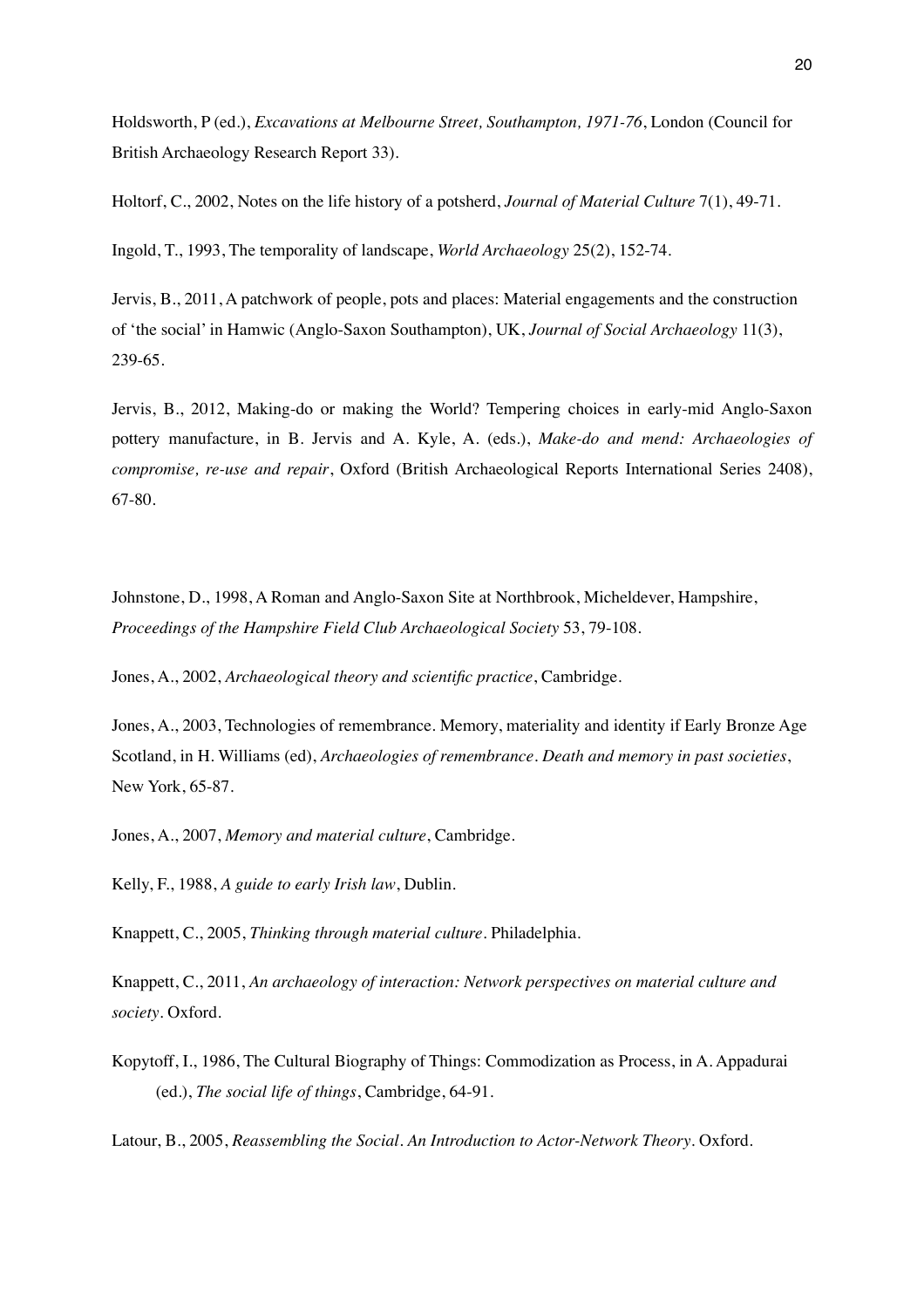Malcolm, G., D. Bowsher and R. Cowie, 2003. *Middle Saxon London: Excavations at the Royal Opera House 1989-99*. London (MoLAS Monograph 15).

Millet, M., and S. James, 1983, Excavations at Cowderyís Down Basingstoke, Hampshire,1978-81, *The Archaeological Journal* 140, 151-279.

Mol, A., and J. Law, 2006, *The actor-enacted: Cumbrian sheep in 2001*, in C. Knappett and L. Malafouris (eds.), *Material Agency. Towards a Non-Anthropocentric Approach*, New York, 57-78.

Morris, J., 2011, *Investigating Animal Burials: Ritual, Mundane and Beyond*, Oxford (BAR British Series 535).

Morris, J., and B. Jervis, 2011, What's so special? A reinterpretation of Anglo-Saxon 'special deposits', *Medieval Archaeology* 55, 66-81.

Morton, A., 1992, *Excavations at Hamwic volume 1: Excavations 1946-83, excluding Six Dials and Melbourne Street*, London (Council for British Archaeology Research Report 84).

Mytum, H., 2010, Ways of Writing in Post-Medieval and Historical Archaeology: Introducing Biography, *Post Medieval Archaeology* 44(2**)**, 237-54.

Needham, S., and T. Spence, 1997, Refuse and the formation of middens. *Antiquity* 71, 77-30.

Olsen, B., 2010, In defense of things. Archaeology and the ontology of objects. Plymouth.

Orton, C., P. Tyers and A. Vince, 1993, *Pottery in archaeology*, Cambridge.

Pollard, J., 2001, The aesthestics of depositional practice, *World Archaeology* 33(2), 315-33.

Reno, J., 2009, Your trash is someone's treasure. The politics of value at a Michigan landfill, *Journal of Material Culture* 14(1), 29-46.

Reynolds, A., 2003, Boundaries and settlements in later sixth to eleventh century England, in D. Griffiths, A. Reynolds and S. Semple (eds.), *Boundaries in early medieval Britain: Anglo-Saxon Studies in Archaeology and History 12*, Oxford, 98-136

Schiffer, M., 1987, *Formation processes of the archaeological record*, Albuquerque.

Sørensen, ML., 1996, Pottery evidence for formation process in the Late Bronze Age deposits, in S. Needham and T. Spence (eds.), *Refuse and disposal at Area 16 East, Runnymede*, London, 61-73.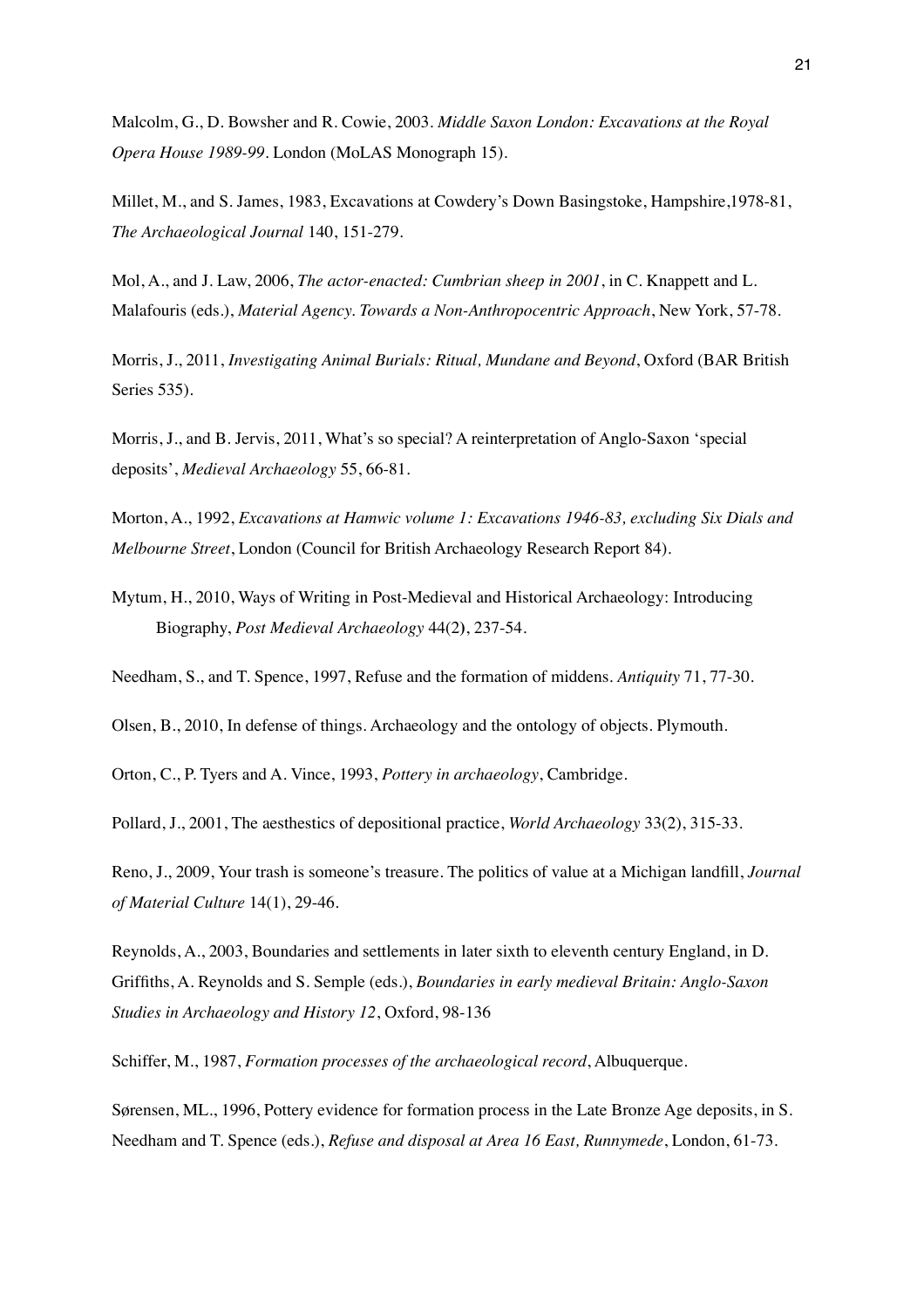Stoodley, N., 2012, New light on the southern end of Hamwic: Excavations at the Deanery by Southampton City Council Archaeological Unit and Wessex Archaeology, *Hampshire Studies* 67(2), 240-2.

Thrift, N., 2008, *Non-representational theory: Space, politics, affect*, London.

Thomas, J., 2012, Some deposits are more structured than others, *Archaeological Dialogues* 19(2), 124-7.

Timby, J., 1988, The middle Saxon pottery, in P. Andrews (ed.), *The coins and pottery from Hamwic*, Southampton, 73-122.

Tipper, J., 2004, The grubenhäus in Anglo-Saxon England, Yedingham.

Van Es, W., and S. Verwers, 1980, *Excavations at Dorestad 1: The Harbour: Hoogstraat 1*, Amersfoot.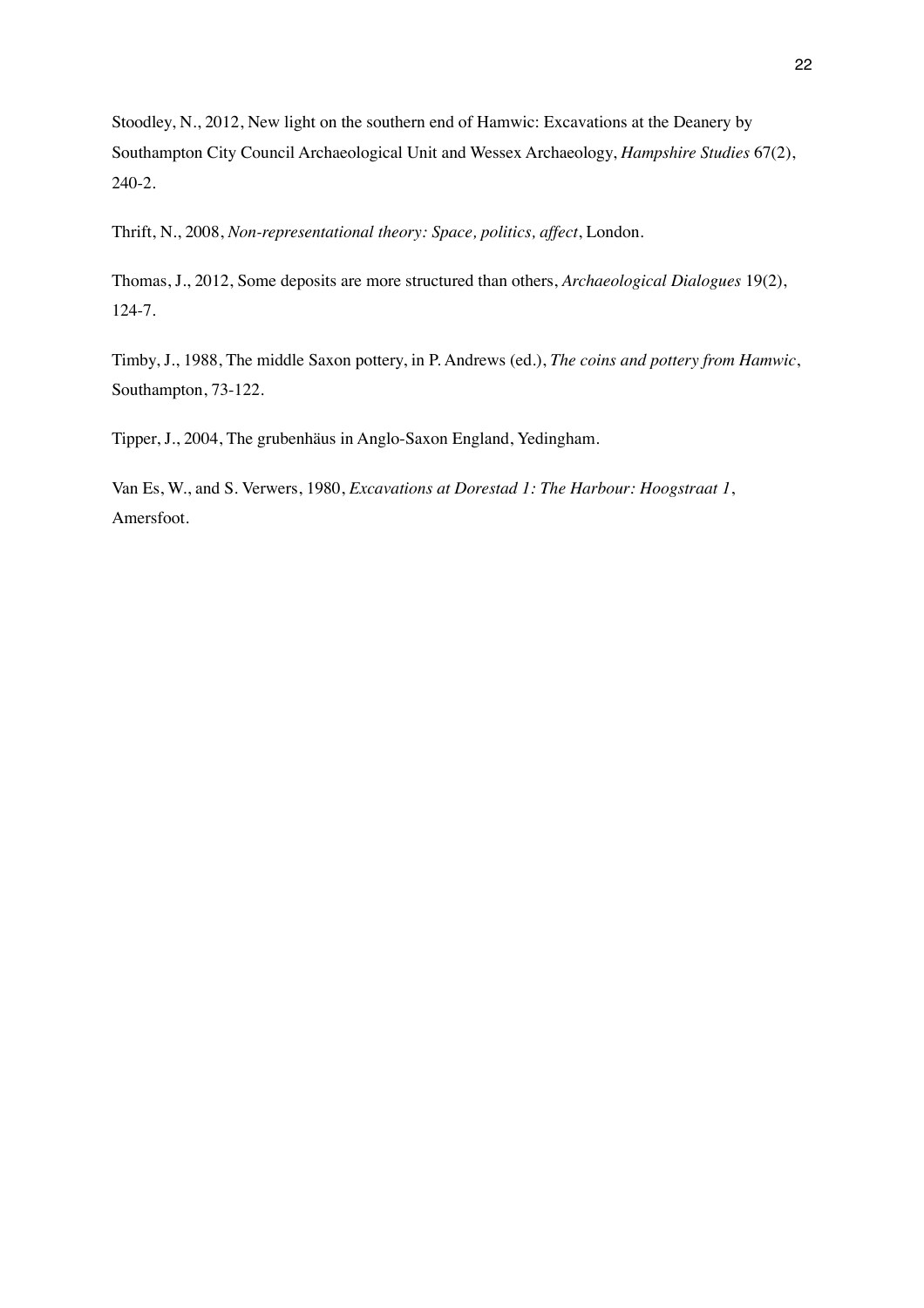## **Figure Captions**

Figure 1: A) The location of Hamwic in southern England. B) The location of sites in Hamwic (those mentioned in the text are shaded in grey).

Figure 2: Section of a cess pit at SOU6 (redrawn from Holdsworth 1980).

Figure 3: A) Plan showing the presence of cross-fits at SOU4 (redrawn from Holdsworth 1980). B) Scatter plot comparing the average sherd weight and sherd count of pits at SOU4.

Figure 4: Section of the grubenhäus at SOU11 (redrawn from Morton 1992).

Figure 5 : Section of Pit 8 at SOU33 (redrawn from Morton 1992).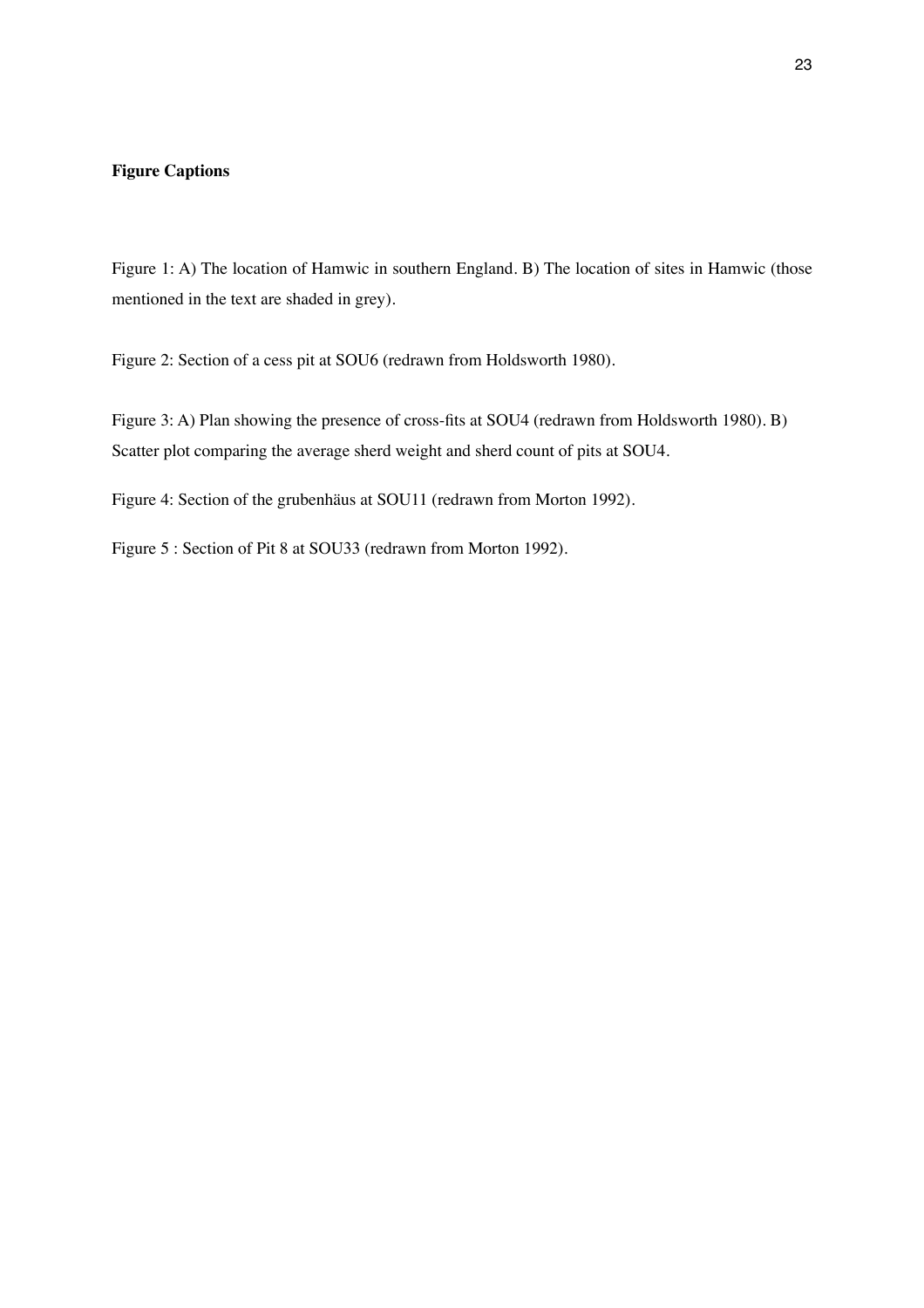#### **Biographical Note**

Dr Ben Jervis obtained his PhD from the University of Southampton in 2011. His doctoral research examined the social role of pottery in medieval Southampton within a relational framework. He has published widely on the application of such approaches to medieval pottery, including papers in *The Journal of Social Archaeology*, *Early Medieval Europe* and *Medieval Archaeology*. He has a particular interest in the study of depositional practices and new research is exploring the interdisciplinary relationship between history and archaeology. He is the editor *of Make-do and Mend: Archaeologies of Compromise, Repair and Re-Use* (with Alison Kyle; Archaeopress 2012) and his Ærst monograph, *Pottery and Social Life in Medieval England: Towards a Relational Approach*, will be published with Oxbow in 2014. He has previously worked as a research associate at University College London, The University of Cambridge and The University of Southampton. He currently works for English Heritage as Assistant Inspector of Ancient Monuments in London, and is an Honorary Research Fellow at Birkbeck College, University of London, where he has previously lectured.